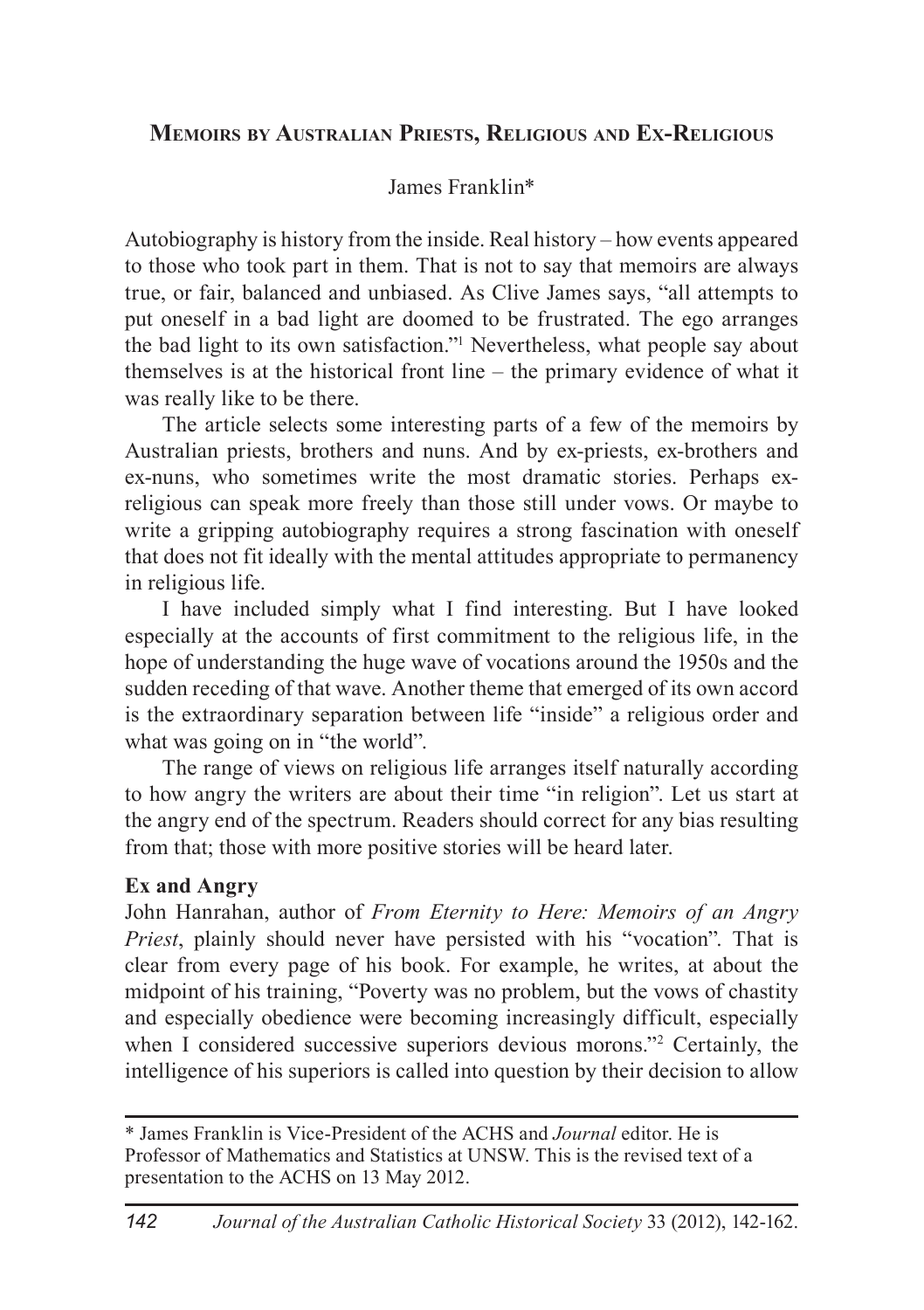him to proceed to ordination.

Hanrahan joined the Missionaries of the Sacred Heart Juniorate at Douglas Park in 1953, aged 13. Already he complains about the Christian Brothers who taught him in Albury: "But I think I ran away to become a priest partly to escape the sadists, who wielded their tailor-made straps with rampant piety."3

Out of the frying pan, into the fire. In the Juniorate and Novitiate, there were no straps, but he found more sadists:

Apart from rules, Father Master was passionate about humiliation (ours) and loved acting-out. One day he came onto the sanctuary to perform Benediction. He approached the altar, and went into a ritual of his own. As sacristan, I knew I was approaching some scrabbled moment of destiny. Father Master raised the altar cloth and peered under it. He searched that vase of hydrangeas. He peered into them. He raised the skirts of his chasuble and probed the pockets of his religious habit. He knelt down and raised a piece of the sanctuary carpet. He turned to us with an Orson Welles' shrug.

'OK, Brother Hanrahan, I give up. Am I getting hot or cold, or are you going to let us in on the secret of where you have hidden the monstrance so I can expose the Sacred Host and the rest of us interested can get down to worship?' In my rush from the sacristy I dropped the sacred vessel and bent a couple of the gold spikes.<sup>4</sup>

Another very garrulous complainer is Chris Geraghty. It takes him two volumes to cover the period to not long after ordination – the first is Cassocks in the Wilderness, set in St Columba's Seminary, Springwood, and the second The Priest Factory, about St Patrick's, Manly. The first explains what it took for the seminarians to get involved in the local community  $- a$ bushfire: at one point they were side by side with the young Communists saving the hall of the Eureka Youth League. *The Priest Factory* has ten pages of abuse of Bishop Muldoon and an account of taking the anti-Modernist oath in 1962.<sup>5</sup>

It is interesting to compare Geraghty with Paul Crittenden, a nearcontemporary of his at Manly, later Professor of Philosophy at the University of Sydney. His memoir Changing Orders has thirteen pages on Muldoon's faults, but they are not as colourfully rude as Geraghty's.<sup>6</sup> He does say that the skills he learned in organising and money-raising as Muldoon's curate in Mosman came in useful later when he was Dean of Arts at Sydney University.

*Heaven, Where the Bachelors Sit* is Gerard Windsor's widely-read and highly coloured story of life in the Jesuit Seminary. He makes it clear that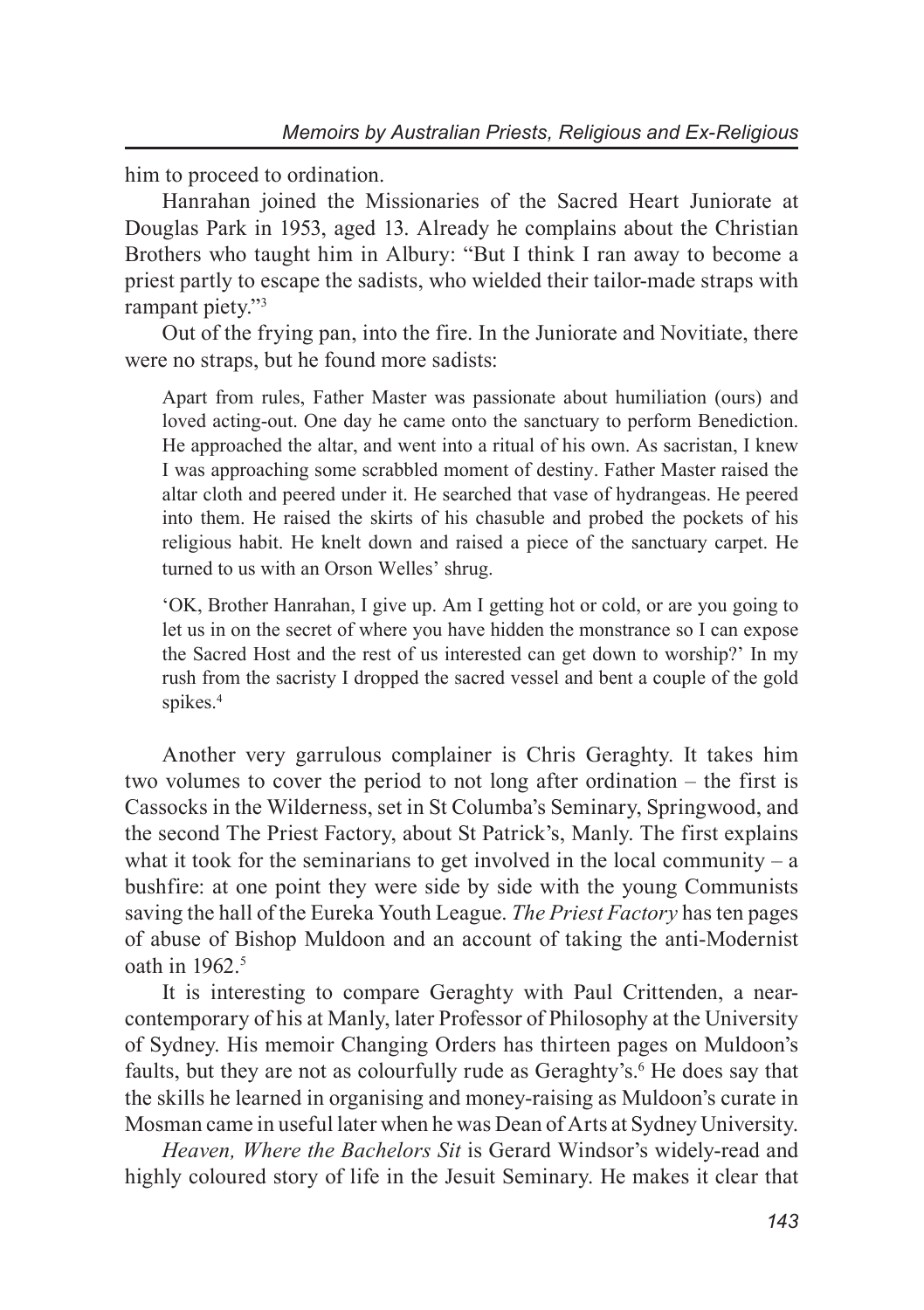the vow of chastity was never going to suit him. Another unhappy-Jesuit memoir is titled *Give Me A Child When He Is Young*. 7

One last troublemaker. Morris West was born in 1916 and joined the Christian Brothers who had taught him, at the age of 13. He writes, "On my part, the decision to join the Congregation was an act of fugue. For the Congregation it was part of a programme called 'fostering vocations', but in fact, as I see it now, a seduction of the young and immature into a choice which they were quite unready to make."8



*Morris West*

 . . . in the Congregation I had my first experience of techniques designed to wash the human brain and bend the human spirit. They were practised by my novice-master, who, though he is long dead, I still regard as an ignorant and coarse man, psychologically maimed, anti-intellectual, spiritually blind, who did grave and sometimes irreparable damage to many of the youths in his charge.

He humiliated them with gross penances: shaving their heads, sentencing them to extra field labour, making them take meal after meal on their knees. He bullied them at lecture time. He tyrannised them with spiritual fears: damnation in every sexual thought, double damnation for every impulse of pride and revolt.<sup>9</sup>

West proceeded as far as teaching in schools but had the good sense to leave in 1939, just before his final vows. "My departure was timed for the hour when students and masters were in chapel. The Brother Provincial gave me a cool handshake and a reminder – somehow almost comic in the circumstances – that I was still under vows until their term expired at Christmas."10 He joined the Army, married, wrote a novel (about life in a religious order, what else?), divorced and requested an annulment. It was refused and thus he became officially excommunicate on remarriage.

Then he created trouble. Big trouble. The best-selling novel in the United States in the year of the Vatican Council, 1963 was not Mary McCarthy's *The Group* nor J.D. Salinger's *Raise High the Roof Beam, Carpenters*, but Morris West's papal wish-fulfillment fantasy, *The Shoes of the Fisherman*. And that followed his huge success in 1959 with *The Devil's Advocate.*

Perhaps the work of Morris West and Graham Greene should be seen as important in preparing the public mind for "the spirit of Vatican II", at least in the English-speaking world. As is clear from the history of the Soviet Union, making the old order look ridiculous is an important prelude to changing it. (Edmund Campion recalls acquiring an addiction to Graham Greene in Manly Seminary, of all places.<sup>11</sup>)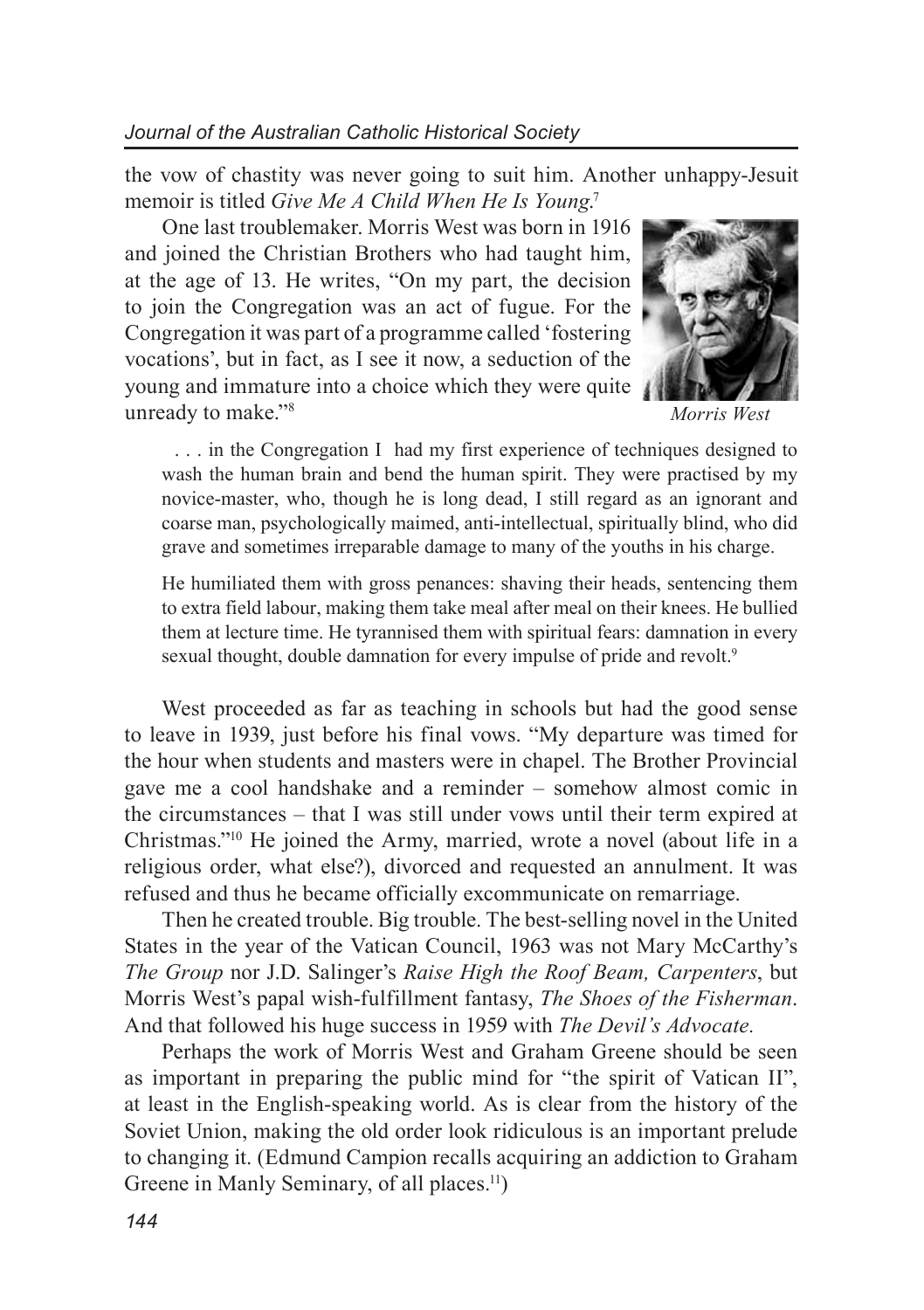Of nun memoirs, the most negative is a much later one, Colette Livermore's *Hope Endures*. She joined Mother Teresa's Missionaries of Charity in 1973 and left eleven years later, having worked with the very poor in Manila, Papua New Guinea and Calcutta. She argues that the order did not take care of the physical and mental health of its own sisters.12

## **Balanced views?**

Now let us hear from two ex-religious who took a reasonably balanced view. They have criticisms of the long period they spent in religious life and are glad to have left, but they say they generally enjoyed it and that most of their fellow religious were good and dedicated people.

Paul Brock was the son of the editor of the *Newcastle Sun* and school captain of Marist Brothers, Hamilton, in 1959. Like three of his siblings and the two immediately previous captains of the school, he entered religious life, in his case joining the Marist Brothers. He writes (much later) of his sense of vocation at that time:

The overwhelming idea that kept burning in my brain and which galvanised my decision to enter religious life was a saying that St Ignatius Loyola, the founder of the Jesuit order, used to repeat to the young Francis Xavier … The telling saying used by St Ignatius was a quotation from the Bible: 'What doth it profit a man if he gains the whole world, yet suffers the loss of his own soul?'

Why struggle to achieve and gain things here on earth if life is really fundamentally a preparatory testing ground to see if we could avoid being condemned to a life of eternal pain and misery in Hell, and graduate to an eternal afterlife of happiness in Heaven? Why waste time pursuing the normal aspirations of things like physical possessions, marriage and ambition? Therefore it seemed to me far better to pursue a life of self-denial through the religious vows of poverty, celibacy and obedience and, as a result, have more assurance of gaining Heaven. Furthermore, I was living within an environment where I was constantly being told by priests, nuns and brothers that the finest thing that anybody could do with his or her life was to give it all up to God as a priest, nun, or brother.<sup>13</sup>

(Compare Edmund Campion: "What I remember [from Riverview] is the men who taught us by their lives the moral absolutism of that saying of Jesus about the world having nothing that compensates for losing one's soul." $^{14}$ )

Brock lived as a brother for fifteen years and says of his fellow brothers, "Notwithstanding the tiny minority of Brothers whose covert acts of wickedness ended up being exposed and condemned by the courts, by and large my memory of the Brothers I knew and lived with is of very fine men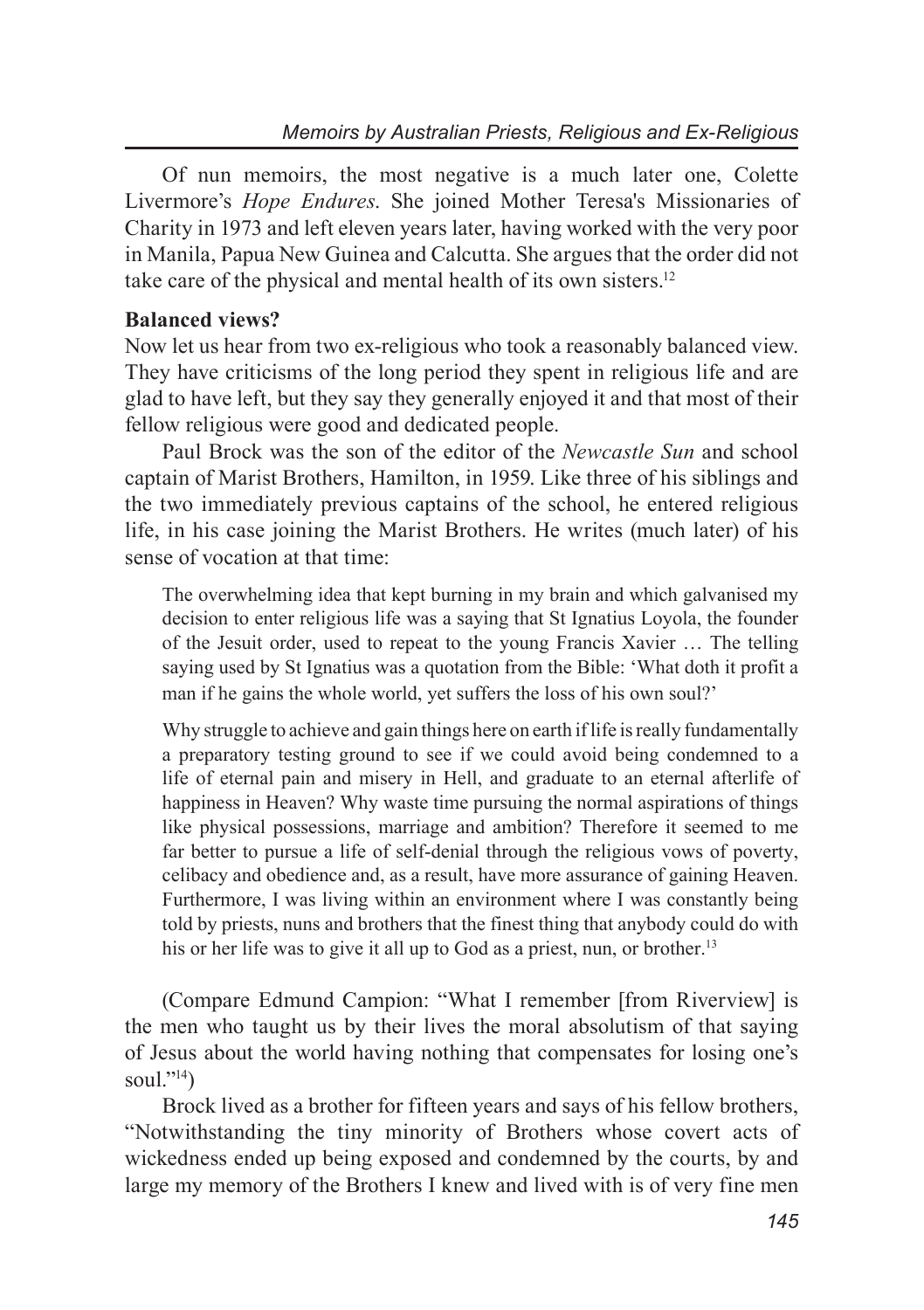of integrity, generosity and whole-hearted commitment to the education of the boys and girls, young men and women they served as teachers."15 After several years with the thankless task of teaching poetry to the ungrateful masses at St Joseph's, Hunters Hill<sup>16</sup> he left the Brothers in 1975, concluding, "In retrospect, I should have realised from my earliest monastic years that I was really not cut out for a life long commitment to celibacy."<sup>17</sup> He married twice and had three daughters, and a successful career as an academic in education and then a policy adviser in education in Canberra and Sydney. In 1997 he was diagnosed with Motor Neurone Disease. Most sufferers die within three years, but his form of the disease has been much slower to progress and he continued working from a wheelchair. He is more forthcoming than many ex-religious on his subsequent faith situation. He writes:

By the time I was diagnosed I no longer believed in a personally interventionist deity. I think it's illogical, for example, to thank God for the survival of one person in a car crash that killed all the other occupants … But I remain a spiritual person … I am still as much driven today by the essential truths of Christ's Sermon on the Mount as ever I was during all my years as a devout practising Catholic.<sup>18</sup>

Cecilia Inglis's memoir opens in 1981. She is in the office of the Mother Superior of the Mercy convent in Singleton. She is about to leave after thirty years of religious life. It takes the reader a few moments to realise that she is not in the office to say goodbye to Mother Superior. She *is* Mother Superior.

Her book *Cecilia: An Ex-Nun's Extraordinary Journey* was published by Penguin in 2003. It is well-written and she is an attractive personality: interested in lots of things and in people, able to work on self-knowledge and reinvent herself, in some ways tough but never self-satisfied.

She was born in 1935, the seventh in an Irish-Catholic working-class family in Newcastle. An elder sister became a Mercy nun and a brother became a priest.19 At sixteen she decided to become a nun. She writes:

There was that sense of 'calling' I had – a vocation to save the world, or at least my corner of it. There was the Jesus of the Gospels that I loved to imagine: sitting among His disciples, at weddings, tired by the well, having compassion on the hungry and tired multitude, talking about the ways His father in Heaven cared about us. I think I wanted to share this Jesus with other people who didn't know Him.

There were also those feelings of peace and devotion during the family rosary, at morning Mass, and during retreats. I looked forward to living in a place where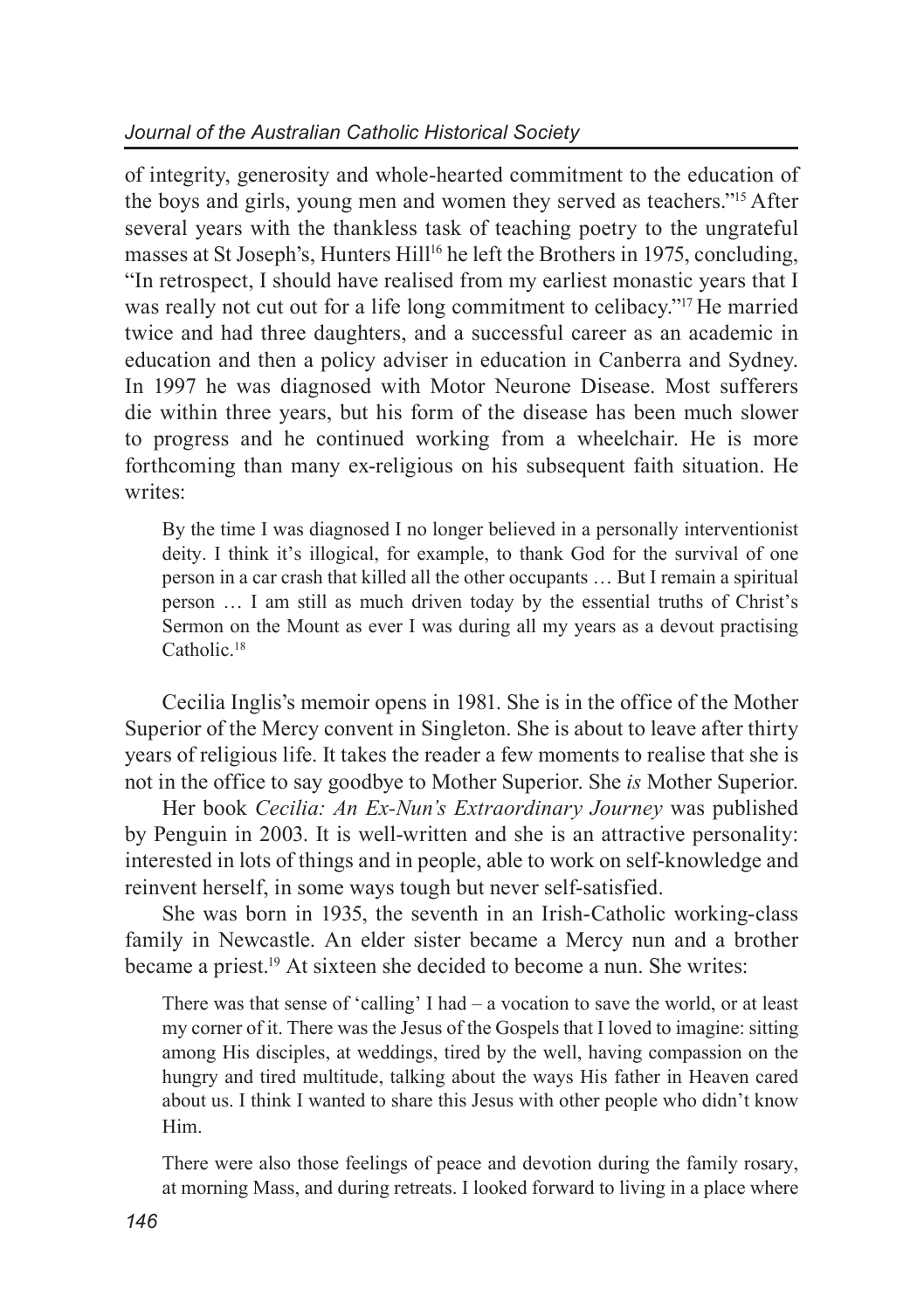this devotion was cherished and nourished, and where people cared about each other.

On the other hand, religious life was a drastic choice. It meant leaving behind family and friends, and everything familiar – even the clothes I was used to. It meant wearing all this funny black stuff, being locked away behind walls, and I couldn't even imagine what I'd be doing all day there.<sup>20</sup>

Her account of her eighteenth birthday (14 February 1953) explains what they did do all day:

That day I rose at 5 a.m. when the bell clanged out...

I got up, but not with the leap exhorted in the novices' guide – 'as if the bed was on fire'. I struggled out, still three-quarters asleep, and splashed my face with cold water … I got dressed as quickly as I could organise myself. Voluminous undies, a bra and singlet, black stockings fastened to my newly acquired lace-up corset, a long black half-petticoat … So far, as required for the sake of modesty, I had been dressing under my calico nightie ... though the screens were still closed around my cubicle …

I only got one clean coif and veil a week. I didn't have to worry about it covering my crowning glory because my hair was cut off the previous September at my reception as a novice …

I moved very quietly when I pulled back the screens around my bed and left the dormitory, as we were still in the Great Silence. This was a very solemn time from night prayers till the end of Mass when the whole house was in profound silence … stories were told – perhaps apocryphal – of saintly nuns in the olden days who lay on the floor all night with broken hips rather than break the Great Silence.

Most of the nuns were already kneeling in the stalls along the sides of the chapel waiting for the prayers to begin. There were about thirty-five or forty of us ... I faced the altar, and the folded high seat of the stall stuck into my back. It was uncomfortable – probably meant to be – but not uncomfortable enough to keep me awake at this time of the morning … Sometimes the sister behind me would give me a poke in the back when I looked in danger of rolling right out of the stall into the aisle.

I was supposed to be meditating, but I was not quite sure what that meant, so I was always glad when the 6 a.m. Angelus bell rang … We sat on the high stall seats, faced the centre, and said the Office – Prime, Terce, Sext and None – all in Latin … When Office finished we filed out of the chapel – still in complete silence – to the community room for the 'lecture'. This was a ten-minute or so gathering where the novice mistress could correct us for anything … For instance, she might think we were not walking quietly enough in the Great Silence, or she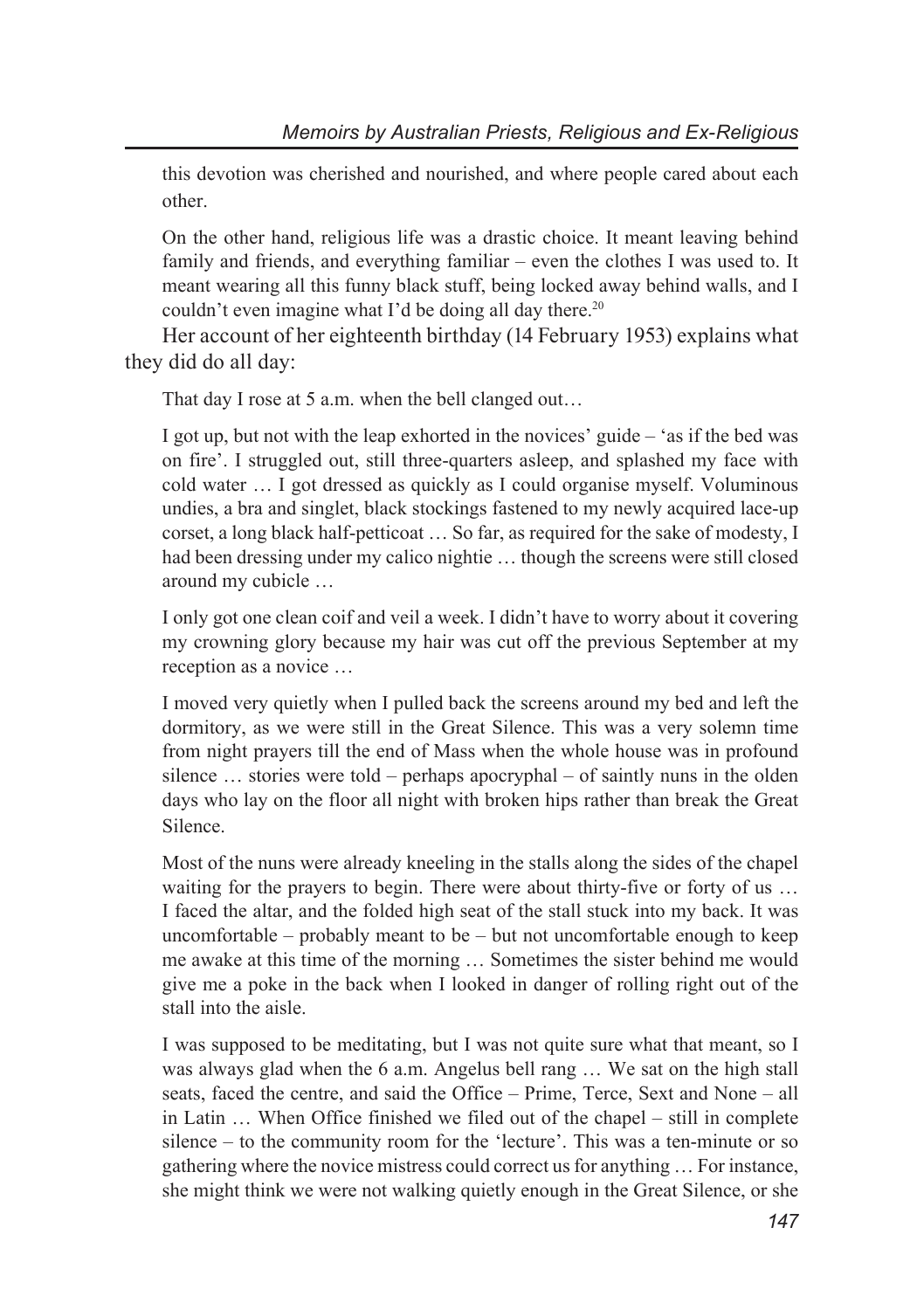might have noticed some sisters not keeping the 'custody of the eyes' (that is, eyes cast down at all times). Then she read from The Lives of the Saints ... I liked storytime, and sat and listened with my eyes down, concentrating on my sewing …

Mass in Latin was always the real beginning of the day, and on special feast days we had singing too … I loved the singing. Some sisters, especially the music teachers, had exquisite voices and the harmony would swell to fill the chapel … There was no singing on the day of my eighteenth birthday, however, as it was already Lent – the season of silence and penance preparing for Easter, when my parents would be permitted to visit me. I saw them last on Boxing Day for three hours when they came by train from Newcastle.

After Mass I went back to the dormitory to make my bed and tidy up before breakfast. [we're still not up to breakfast!] ... Breakfast was cereal with milk, which often tasted slightly off because the day's milk had been mixed with the day's before … cold toast and a little butter … we ate in silence … After breakfast we did my charge (chores … ) …. By nine o'clock we were ready for the proceedings of the novitiate to begin. There were talks by the novice mistress on religious life, study of the rule of our Order, meditation, and learning the customs to be observed.

We broke for 'lunch' ... No biscuits today, and Lenten silence was everywhere until recreation time at 4.30 p.m. …

On this day I walked close behind Sister Julie and whispered, 'Today's my birthday!' as we went up the steps to the novitiate. She half-turned to me and whispered, 'Happy birthday!' and we both had a quiet grin – until we ran slapbang into the novice mistress. She said nothing but froze us with a look …

Before the 1 p.m. dinner there were more prayers … It was my turn to read in the refectory – a real ordeal … At a sign from Reverend Mother – a tinkle on her small bell – I began to read from the assigned book. Today it was on the life of Saint Therese

Then it was back to the novitiate for the afternoon of study, music practice and private spiritual reading … At 4 p.m. I went to have a cup of tea again. Today there was fresh bread and jam – a real treat for hungry young people. By 4.20 I was back in the chapel for Vespers before recreation, when Mother suggested a walk around the farm, and we were free to walk and talk as much as we liked. We sauntered along in threes – 'No twos, please!' – and at last I could legally tell people it was my birthday. We laughed and joked as we walked, and in spite of the stresses of silence and regimentation, life was good among my friends. Our friendships were meant to be general, however, not exclusive, so there were no 'best friends'.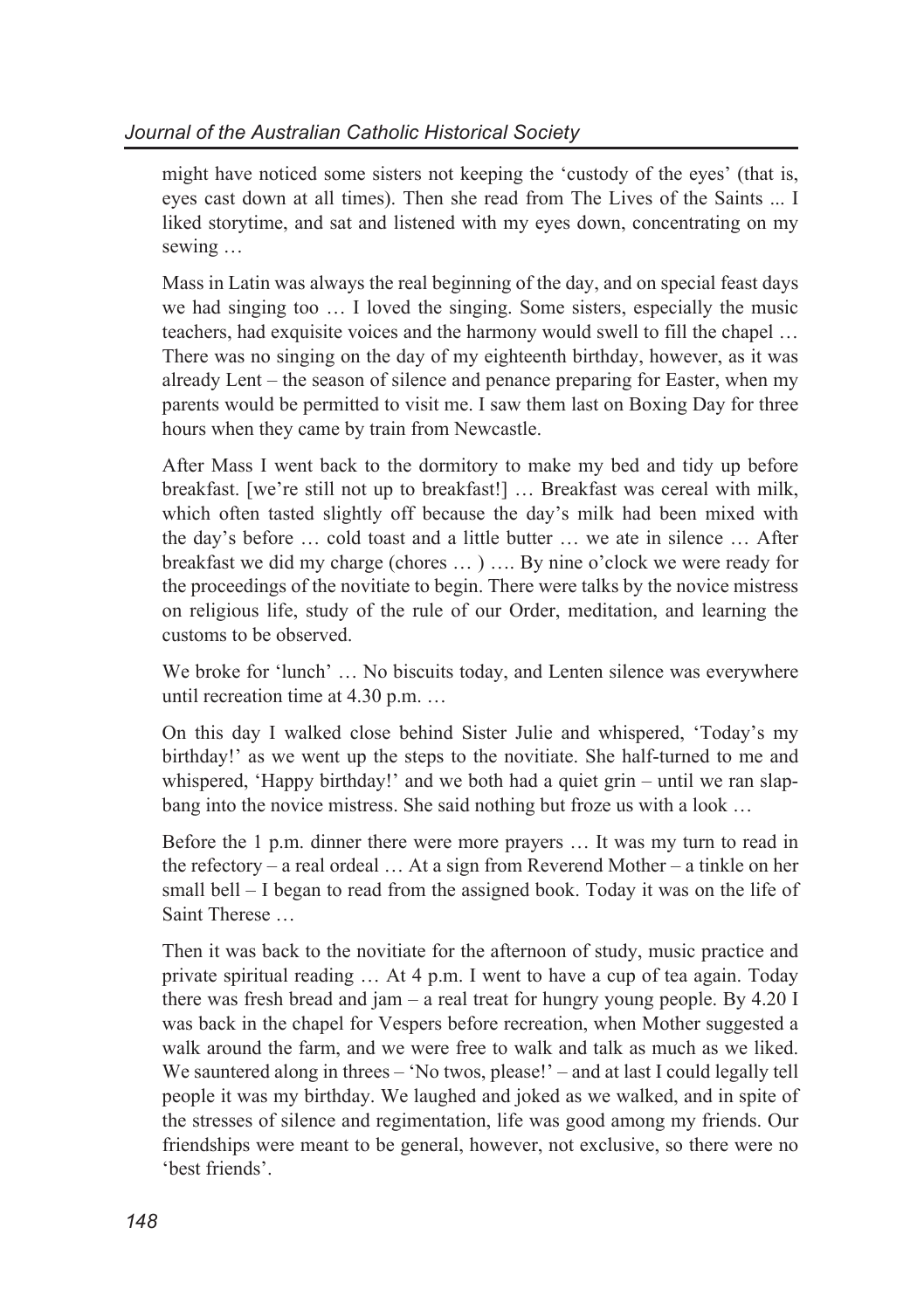Recreation was short but we always packed a lot into it, and let off steam. We went to Office again at 5.05 … After Office we had a lecture again – another story from The Lives of the Saints. Some of the stories were a bit weird … At study between six and seven o'clock we had set topics and time flew till the bell rang for supper … I was hoping it wasn't just beetroot as it sometimes was, but was relieved to see bowls of salad with cold meat on the table ... I joined [the nuns in the chapel] to struggle with evening meditation till night recreation began at eight o'clock. This hour was my favourite time of the day. I'd talk and laugh with the others as we sat and did our sewing or some other craft ...

Promptly at nine o'clock the night prayer bell rang out and we all went into immediate and deep silence. We'd go back to the chapel for some more Office (called Compline) and a litany of the saints … By nine-thirty I was changing my shoes for slippers … I fell into bed as fast as I could because I was always tired, and knew 5 a.m. would come all too quickly.

At 10 p.m. the lights went out.<sup>21</sup>

Inglis – or Sister Mary Scholastica, as she then was – with minimal teacher training, was given a mixed kindergarten-first class of 75 at Tighes Hill.<sup>22</sup> She learned to cope with and like teaching and became a high school geography teacher. She graduated from Newcastle University with study on top of a full teaching load. But eventually, following her mother's death, she became severely depressed. She was admitted to St John of God Hospital Burwood and had sixteen treatments of ECT. Someone new took over the treatment and after stopping the ECT, asked if she thought she should leave religious life. She says "The idea of leaving had never occurred to me."23 She recovered and went back to the convent. By then the major changes in religious life resulting from Vatican II were well under way. She was all for them, and took to counselling work and generally interacting with the wider community. At one point she is looking after a friend's small boys while the friend is away. The boys barge into the bathroom and see her topless. One of them says "My mummy's are only little ones. You've got big fat nippies." She shoos them out, falls about laughing, and comments that she didn't know whether she had big ones or not as she'd never seen other women's breasts. She became Mother Superior at Singleton but had had enough after a while, among other reasons, because of conflict with more conservative nuns. She left and obtained dispensation from her vows.

She had a hard time at first, with glandular fever, living alone, a long struggle to find a job, and a conviction for shoplifting. She got a teaching job and gradually sorted it out. She found a good husband through an ad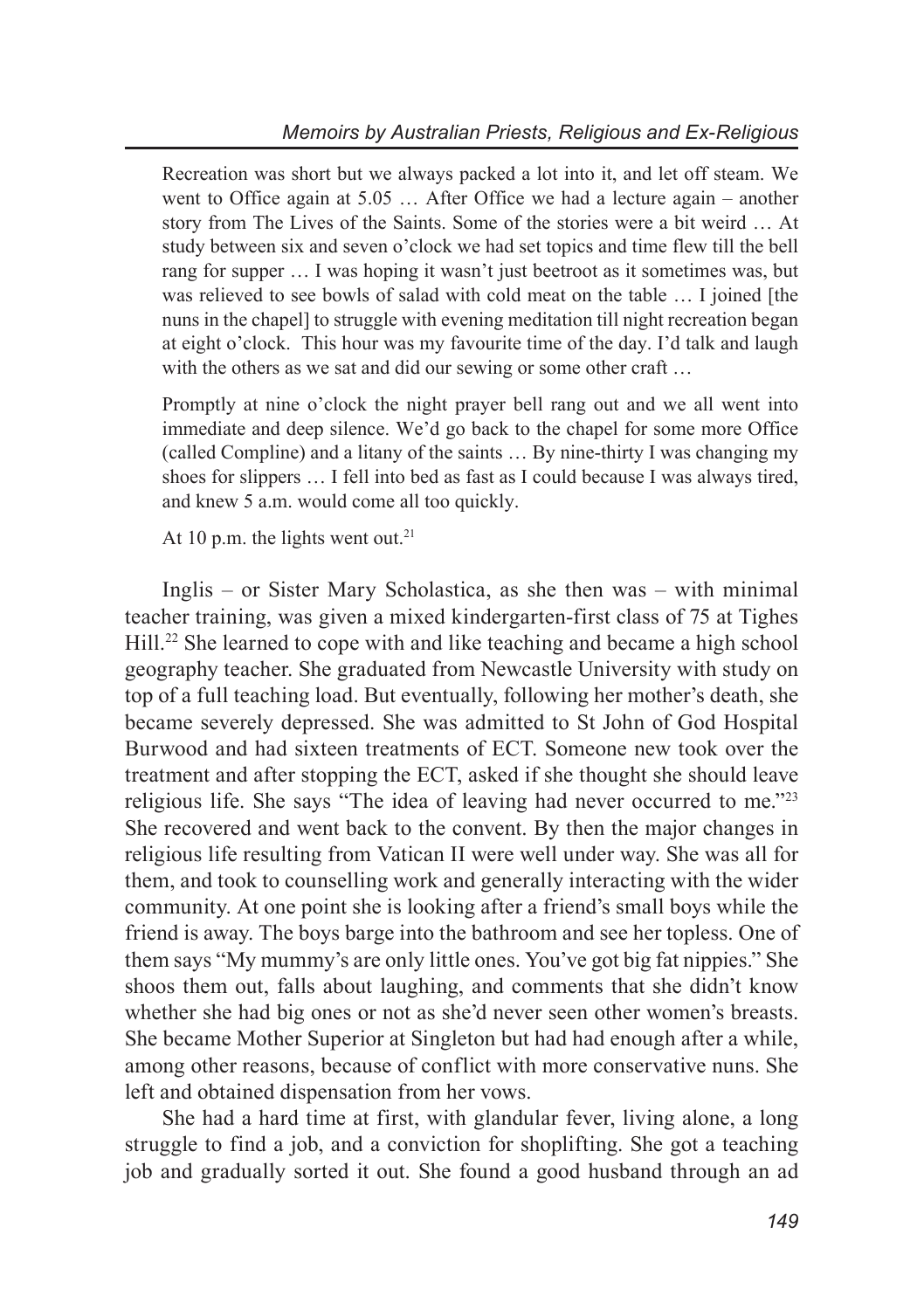in the paper, after some gruesome experiences on the singles scene ("a lot more toads out there wanting to be kissed than handsome princes"25). Some psychotherapy was helpful. She concluded from it that her father was more important to her than she had realised, and she hints that a wish to please him was significant in her decision to enter the convent. Here she explains to the therapist something about how different things were in the convent:

I told him how the superior opened our letters, and had the right to read or even withhold them from us, both the letters which arrived for us and the letters we wrote. How we had to ask permission to write a letter. Permission might be refused, and if it was permitted, you were given just one sheet of paper. You them put your unsealed envelope and letter on the superior's desk for posting. This was a humiliating way for grown professional women to live, but again *it was just the way it was*. 26

(It should be appreciated that "the way it was" was due not just to immemorial custom and the decisions of superiors but to the provisions of the 1917 Code of Canon Law, which decreed the censorship of letters, travelling in twos, eating separately from "seculars" and not attending the funerals of family members. Archbishop Kelly in Sydney insisted that nuns should not visit their dying parents. $27$ )

A rather similar story is by Eileen Jones. She was born in 1927 and grew up poor and poorly educated in Coogee. After some jobs and a nearengagement to a non-Catholic man who refused to marry in a Catholic Church, she joined an order of nuns (which she does not name but is the Brigidines). She was then just over 30 so needed a dispensation. Two features in common with Inglis's story are the role of choral music as an attraction of the religious life; and the problems of harsh decisions by superiors when she needed something, especially, in her case, treatment for serious medical conditions. She obtained a PhD in psychophysiology and left the order aged almost 70.28

## **Happy Souls**

What is needed for a fair view of religious life is stories from, for example, ordinary parish priests who had their ups and downs but mostly just got on with their work and were overall happy with their lives. There are some such memoirs, but they are hard to find – they are published by small presses and not found in most libraries. Maybe they are not especially well written. Maybe the reading public wants something more salacious.

One example: Kevin Condon was born in Ireland in 1932 and grew up on a poor farm. He gained a scholarship to high school, which he says came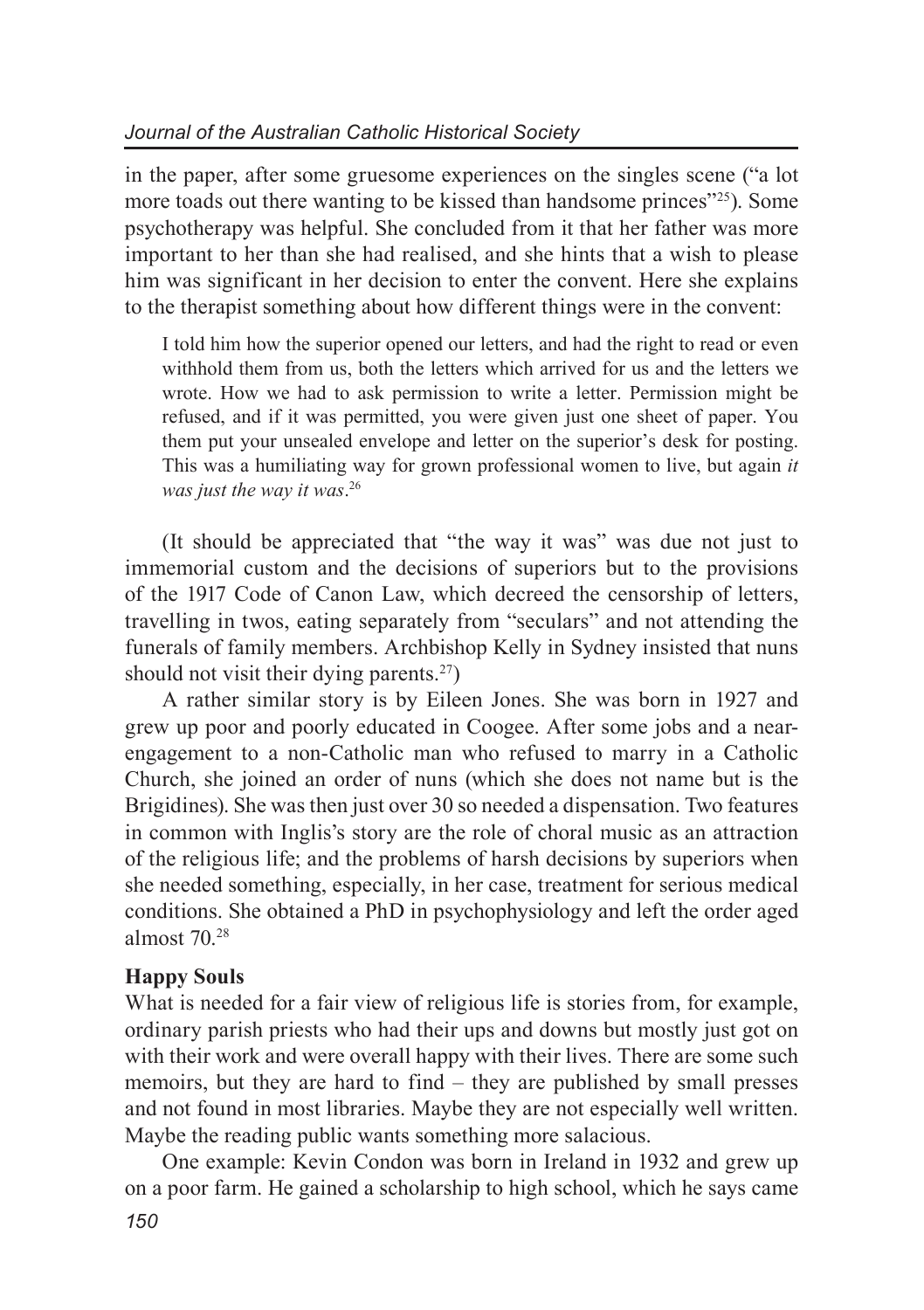with a tacit expectation of joining the Dominicans.<sup>29</sup> an expectation which was reinforced by a talk from his uncle, a Dominican prior. Although he is clear that that was unreasonable pressure, he says he has no regrets. He was sent off to Australia, which he was happy enough with though he would have preferred Nigeria. He was generally happy with everything he was ordered to do later, such as being parish priest of Wahroonga. His superiors seem to have been generally cooperative with him too. He is obviously blessed with a positive personality and a knack of getting on with people; though he does see himself as lacking in self-confidence, and soon after arriving in Australia he took a written course in "positive thinking" advertised in a newspaper (without telling his superiors).30 As to celibacy, he mentions some challenges but keeps to it and thinks it worked well for him, though he is against it being compulsory.

Another priest happy enough with his lot is Noel McMaster. From suburban Melbourne, he joined the Redemptorist Juniorate in Galong in 1954. He describes a style of training somewhat similar to Morris West's but less severe. While agreeing it was narrow, he is less concerned by it. He describes himself at that time as "phlegmatic, callow, casual", personality traits no doubt useful in the context.<sup>31</sup> After some vears teaching at the seminary and as an army chaplain – activities he sees as worthwhile but not entirely suiting him – he found more fulfillment in the Kimberley as parish priest of Kununurra and later Halls Creek. He came to see the typical church style of operation as somewhat out of tune with aboriginal culture and spirituality. That and his liking for the liberation theology of Juan Luis Segundo were factors in certain tensions between him and successive Bishops of Broome, but there was no serious falling out and he completed his mission successfully.

A different kind of story is the very detailed account of study in Rome in the Sixties by Peter Brock, younger brother of Paul Brock. It includes this story about canon law and the separation of clergy from laity. The very pious Italian spiritual director at Propaganda College explained to the students how pastorally broad-minded he was: once when cycling through the countryside he was approached by a young woman who asked him to hear her confession. Canon law of course did not permit a priest to be alone with woman – confession could only be heard with the two separated by a wire grill. So, he upended the bicycle and heard confession through the back wheel<sup>32</sup>

A positive nun memoir, very focussed on the inner life, is Mary Lalor's *The Inner Road*. In 1928 when she was six, her mother died, soon after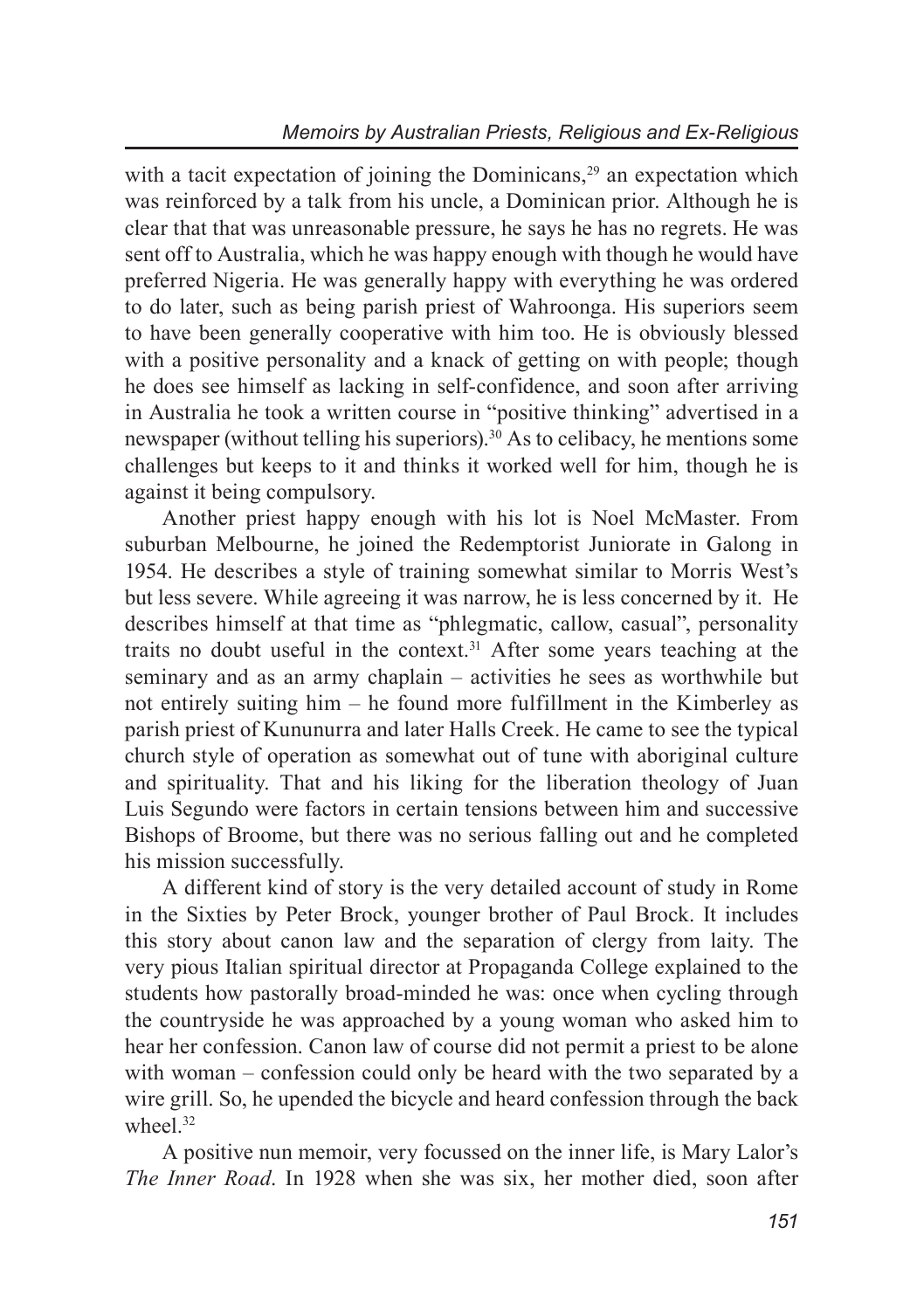giving birth to the last of ten children. Her father remarried and had six more children and she helped care for them. At the age of sixteen she discovered a vocation to the contemplative life.33 Her father refused to allow that but did permit her to join the Sisters of Charity, which her elder sister, aunt and great-aunt had already joined. She completed the novitiate and taught primary school for some years, but retained her feeling that she was called to a contemplative order. She was allowed to join the Carmelite Monastery at Parkes in 1955. Although happy there, she felt in 1973 an "inner instruction" to live a Carmelite-like life outside the monastic setting. She left and founded a community in a shared house in inner-city Melbourne to pursue "Carmelite contemplative life in an open setting".34 That proved to be the foundation of a small order. Throughout, most of the text is not about these facts of what she did, but expressions of her love for God and especially of her devotion to Mary, such as:

Beloved Lord, Father All-Holy, Jesus Lord, Holy Spirit, I desire to do as You have said: Rest in our oneness, so that I may become more completely love, more completely light, for Your Glory and the good of my brothers and sisters.

Mary, you tell me also: Rest in our oneness. O thank you!<sup>35</sup>

Obviously it is such thoughts that fill her mind most of the time.

## **Finally, my two favourites**

The first is *Banished Camelots: Recollections of a Catholic Childhood: A Celebration and a Requiem*, by John Redrup. Its account of boyhood between the wars combines a fine recall of detail with a sense of the child's point of view without too much adult reinterpretation. It includes a very positive, even starry-eyed, view of his years in the Marist Brothers' Juniorate in Mittagong, 1932-37. He recalls his reaction to the recruiting talk at his school by the head of the Juniorate. He is aged 11:

As Brother Hubert told the story, his Juniorate seemed to me to combine the best features of all the English Boarding Schools I'd been reading about for years past in Magnet, Gem, Champion, Nelson Lee, Boys' Own, and Chums. There were playing-fields for every conceivable sport, a dam for swimming in and illimitable surrounding bushland in which to adventure. To be sure, Brother Hubert made no mention of Billy Bunter-style dormitory feasts … but my imagination amply corrected that oversight.

I'm sure that the gentle Brother must have spoken of the more serious and spiritual aspects of training for a Marist Brother's life and of the subsequent vows of Poverty, Chastity and Obedience that would serve to separate new disciples utterly from 'the world' that I'd hardly begun to be aware of; but I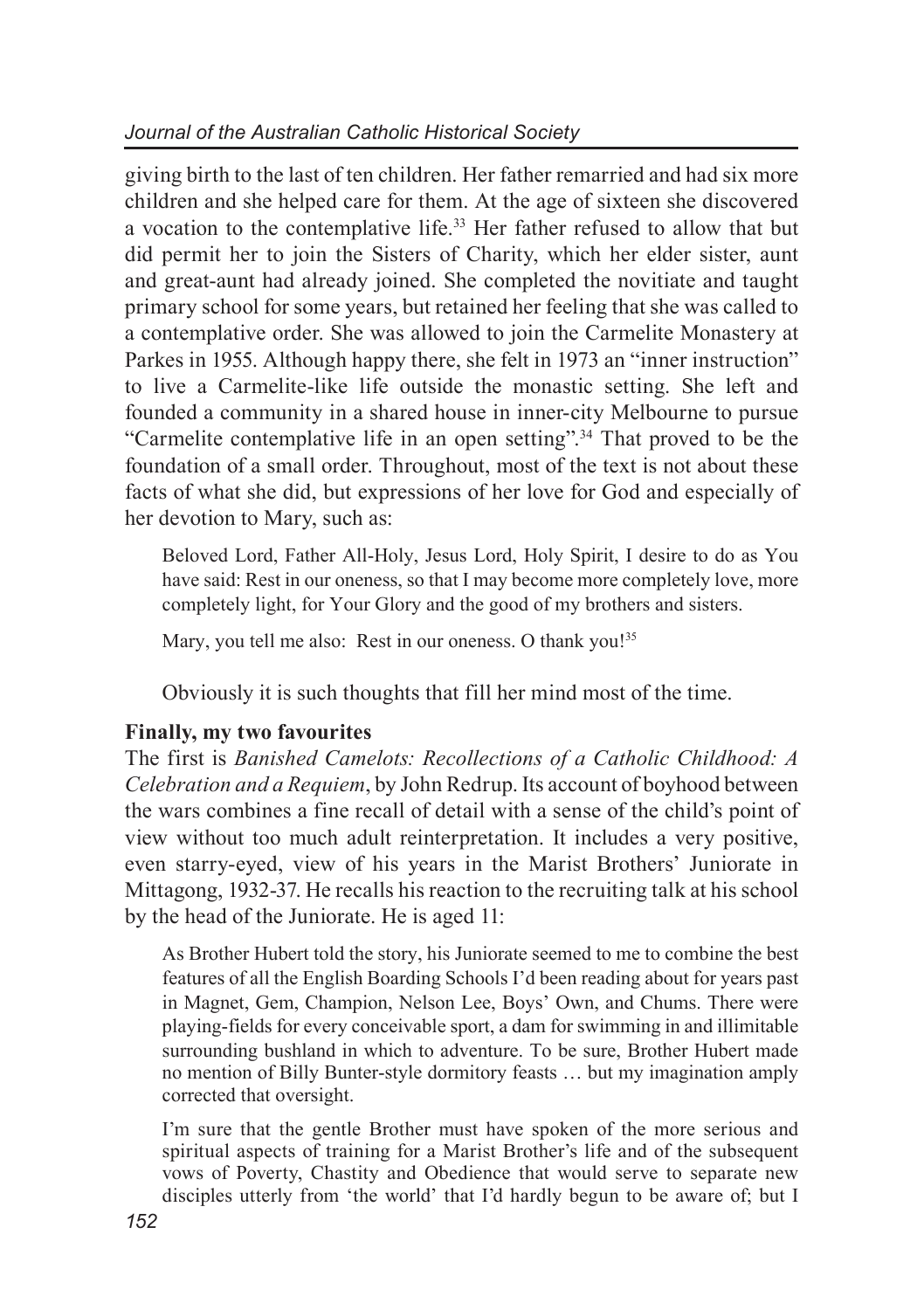suspect that I absorbed little of this side of his message. What I did carry away … was the notion that God determined whether a boy should become a Marist Brother by granting him the privilege of a 'vocation'... In that class-room, on that day, I decided that I loved the Marist Brotherhood and that God wanted me to become a Marist Brother.<sup>36</sup>

He is too young at that time to join, but after a while the Brothers visit his parents, then hard-hit by the Depression. His father is not keen but agrees, saying to him, "The Brothers have explained to us that if we allow you to follow your wish and go to their Juniorate at Mittagong, you'll be assured of a finer education than perhaps we could otherwise afford to give you."37

He did enjoy the Juniorate, even if conditions were not quite as he had originally imagined them. His account of the daily regime resembles that of Cecilia's in the convent, except that it starts at 5.30, there is a lot more farm work, and there is a usual school day – the boys all study for the Intermediate and Leaving Certificates and high academic standards are expected. He writes "I developed a deep affection for the prayerful round of life that the Brothers maintained at their Juniorate. Until the storm-clouds of adolescence began to gather, I could still picture no better life for myself than to join their calm Order and doubts about my vocation never entered my head … a large part of our vocation, I feel sure, stemmed from frank hero-worship."38

Of course, with teenaged boys, you still needed discipline. It worked like this. A series of coloured Monthly Behaviour Cards were given out, and too many pink or red ones meant days taken off the annual 10-day holiday at home. Points were lost for faults on the following scale:

| Special Friendships     | 20 | Unkindness     |  |
|-------------------------|----|----------------|--|
| <b>Breaking Silence</b> | 10 | Irreverence    |  |
| Disobedience            | 10 | Unpunctuality  |  |
| Inadequate effort       |    | Bad language   |  |
| Lack of frankness       |    | Poor Demeanour |  |
| Un-sportsmanship        |    | Untidiness     |  |

Does all this seem to suggest that the average Junior felt oppressed? Certainly not I … I regarded our playing-field as reassuringly level, the boundaries clearly marked, and the goal-post luminously clear and firmly-set.<sup>39</sup>

But he does criticise one aspect: the prohibition of special friendships, which he believed badly affected his ability to make lasting friendships in later life.<sup>40</sup>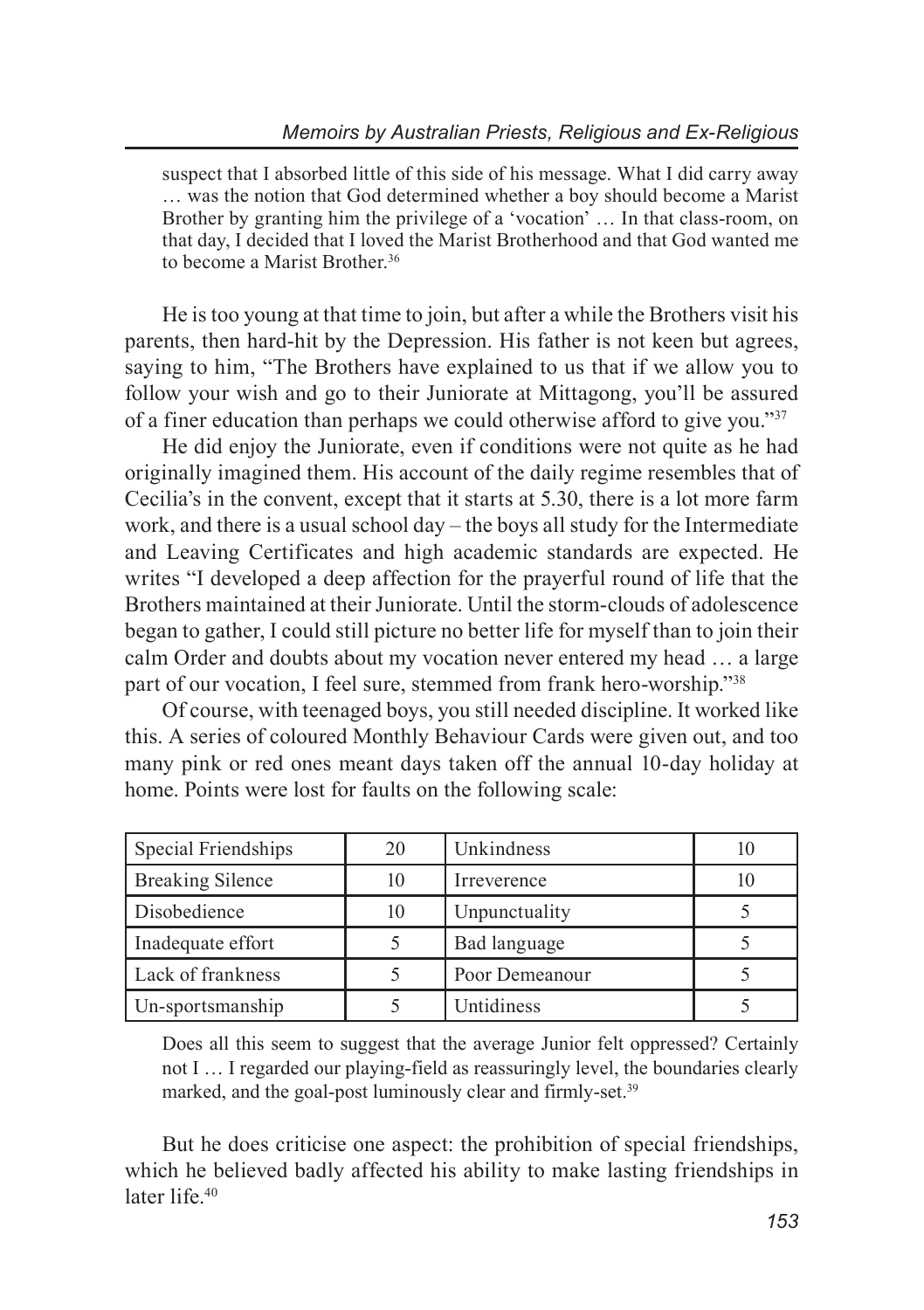## *Journal of the Australian Catholic Historical Society*

He completed the Leaving Certificate in the Juniorate, but was told that he was too young to join the Novitiate and would have to repeat the year. The disappointment added to a summer holiday with girls around, and he found his vocation had disappeared. He became a radical university student, a senior journalist on *The Age*, and a consultant to UN development agencies.

My last example is François Xavier Gsell's *The Bishop with 150 Wives*. Gsell was born in Alsace in 1872, apprenticed as a cotton-spinner, joined the Missionaries of the Sacred Heart and studied in Rome with Eugenio Pacelli (later Pope Pius XII). After a dispiriting time in administration in Randwick, he spent a few years in Papua before being appointed Apostolic Administrator of the Northern Territory, charged with re-founding the Church there.41 He did so with success but was keen to move on to strictly missionary work among aborigines. In 1911 he established a mission at Nguiu, Bathurst Island (the mission fictionalised as Mission Island in the movie *Australia*). Naturally conditions were very difficult, but he made it a success. In contrast to the failures of recent times in those regions, he ran a peaceful settlement with economic activity, including agriculture and a sawmilling business. His book shows a close attention to aboriginal culture, of which he often takes a sceptical view. For example, he describes the



*Bishop Gsell (centre) with Fr John McGrath MSC and Fr Paul Fleming MSC and mission boys. Photo courtesy of* Annals Australasia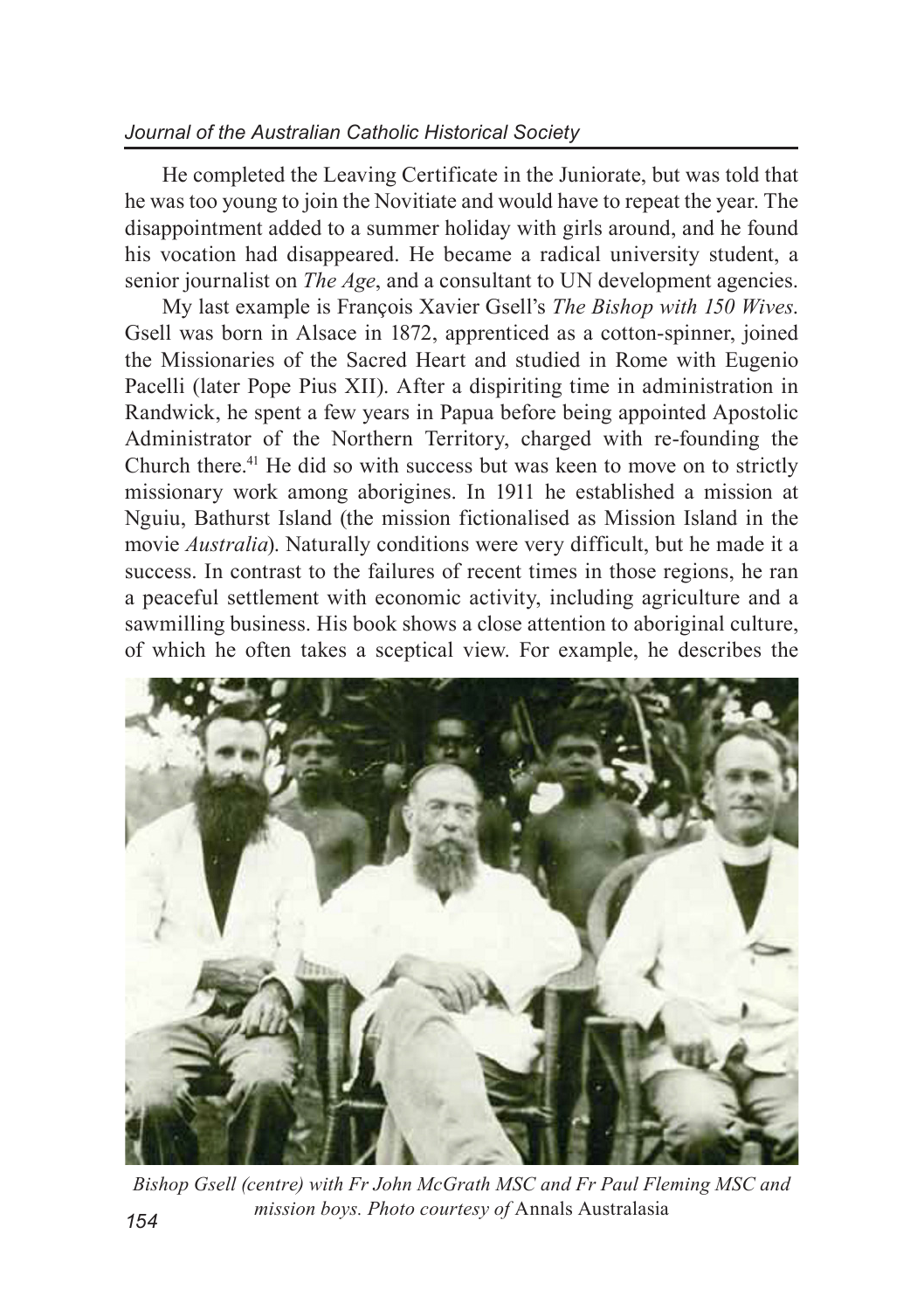perfect communism of aboriginal society, and adds that like communism in Europe, that does not imply equality, since everything is run in the interests of the Party (that is, the elders).42

Actual missionary success was slow. There was not a single adult convert up to the time he left in 1938. But in 1921 there occurred this remarkable event, the first of the incidents that give the book its title:

Little Martina belonged to the Maolas tribe and she came from the north of the island. An intelligent, lively little girl and quite clever at small tasks, she was not, perhaps, distinguished from other little ones about the mission …

There came to me a hairy anonymous man who said, "I have come to fetch my wife."

"And who is your wife?", I asked.

"That one," he said, and he pointed to Martina.

Nothing could be done, I knew. No one might challenge the law of the tribe. No one had ever thought of doing so. Martina, not yet baptized, must go with this hairy, anonymous man and be lost in the sad company of tribal women, slaves, owned body and soul by the men of the tribes … the light we had tried to direct towards little Martina would be darkened for ever …

But now a most extraordinary thing happened. Martina said, "No, I will not go with that man."

I am astonished, and to myself I say, "But the little one may not resist the tribal law ... Can I resist a strong custom of these people? I cannot." … as her little fingers clutch my cassock she cries, "Oh, help me, Father. Do not let me go with this old man who is ugly. Please, I want to stay with the Mission …" … the little one accepts her fate and, trying to stifle her sobs, she goes with that man to begin a life which, I know, has less joy than that of the lowest beasts of the forest. The incident passes …

But in five days' time Martina is back. The man has taken her to his district, more than forty miles from the Station … She has resisted her man and he has driven a spear into her leg to drive a right spirit into her small body; and then, when it was dark, she has escaped …

It is evening, and they come – an ugly mob of muttering, gesticulating tribesmen – and they are at the Mission gates. Martina is in my arms; she believes, poor little one, that I can save her … I am deeply distressed and call on God to help …

"You," I said, "have come a long way: and so you are very tired. And also, you are very hungry. But come, you are welcome and there is flour and tobacco for you … they eat their fill, and they smoke, and then they sleep. …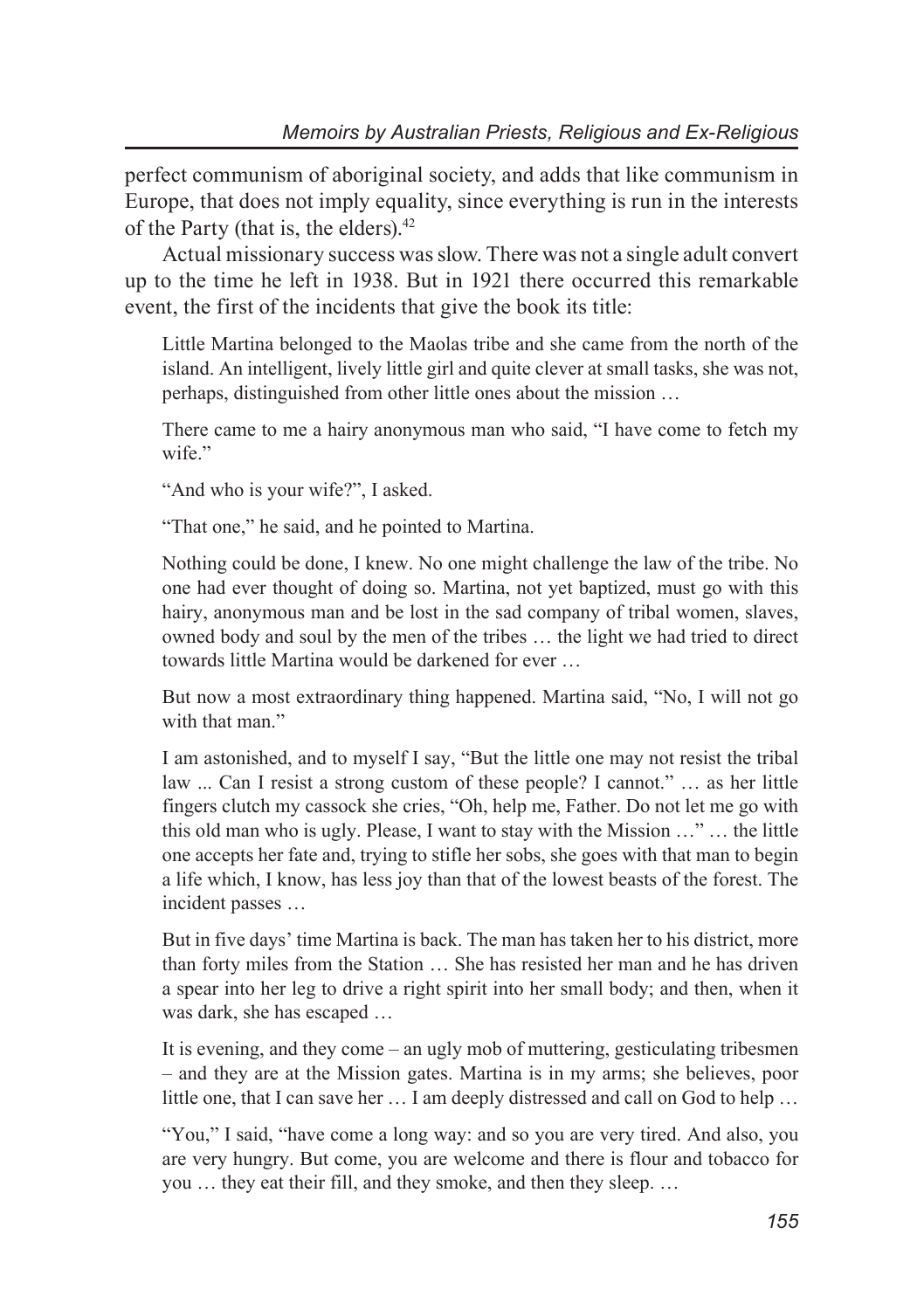I pray that God, now, will guide me … There comes to me an idea. I will buy Martina from these men. But this is not the custom. For payment – tobacco, flour, calico – they will lend Martina to any unscrupulous brute who may desire her, but … they will not sell her …

Now I proceed with great cunning. On a long table in front of the Mission House, … I place a good blanket, a sack of my best flour, a hatchet of good-quality steel, a mirror, a handsome teapot, some gaily coloured beads, a pipe and some good tobacco, some yards of brightly patterned calico, some tins of meat and pots of treacle. It is all worth perhaps two pounds sterling … tribal custom, often so inexorable, makes the price these sleeping men must pay when they awaken a high one, but my table carries for them untold riches ...

My guests are early risers and I, hidden behind a fence … watch them approach

… At once they see my stall and they crowd near it chattering like monkeys, gazing at my merchandise longingly …

Finally, I say carelessly to hide my deep anxiety, "It is all very easy for you: you may have everything … the calico, the flour, the tobacco … but in return, you must let me have the girl … The men are struck dumb with astonishment …

They begin a discussion in low, urgent tones … they can be severely punished by their tribal elders if they make this bargain … they may win the enmity of spirits … on the other hand, would they, they ask themselves, be wise to let such a windfall slip by? …

Although the council seems to sit interminably, at last it ends and now there comes to me that hairy anonymous old man who claimed Martina as his wife, quite justly according to native law. His face seems slit from ear to ear in a grin as he approaches.

"Everything is good," he declares happily. "We sell the girl, but there is a condition: you must keep her for yourself always; she must not be passed on to any other man."43

Martina grew up a Christian with the nuns and chose a Christian husband from the Mission; she had five children and eventually died of leprosy. Gsell bought another hundred and fifty betrothed females in the years following.

As Bishop of Darwin in the 1940s, he was ultimately responsible for the Catholic Church's share of the policy of child removal of "half-castes", now called the Stolen Generation. He has this comment:

But, I may be asked, is it not cruel to tear these children away from the affectionate environment of their homes? The question is naïve. What homes and what natural affection have these little ones? Yes, if they had families, and if they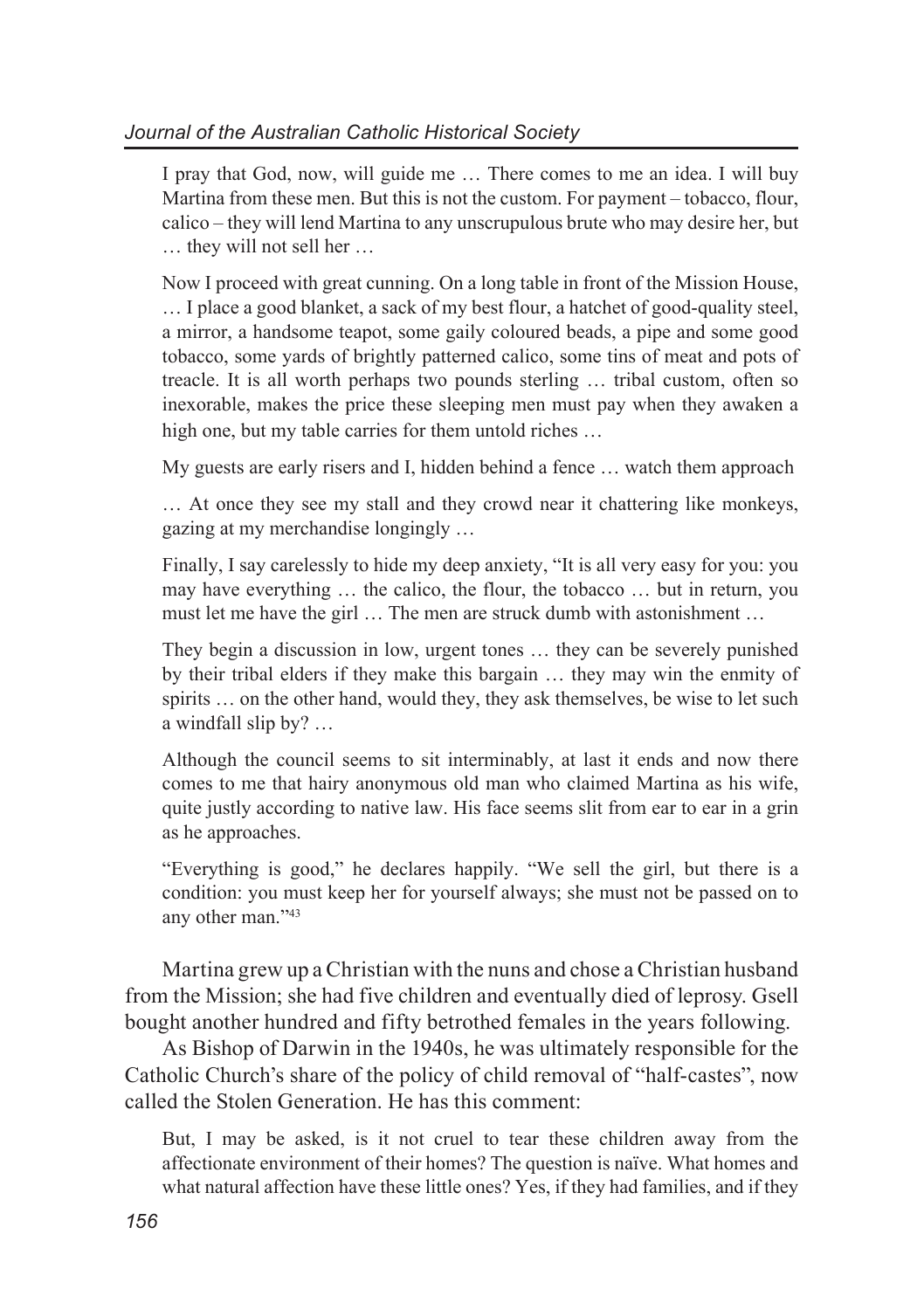were surrounded by that love and affection family life offers to the young even amongst primitive peoples, it might be cruel. But these creatures roam miserably around the camps and their behaviour is often worse than that of native children. It is an act of mercy to remove them as soon as possible from surroundings so insecure. After that, I think, they must be kept at school until they marry, when they can establish a home …44

A remarkable footnote to this story: on 23 Oct 2012 the new member for Arafura in the Northern Territory Parliament, Francis Xavier Kurrupuwu, paid tribute to Gsell in his maiden speech. Mr Kurrupuwu is named after Gsell and is Martina's great-grandson.<sup>45</sup>

### **Final remarks**

The selection of memoirs that has been published has some biases. As mentioned, there are more by ex-religious than religious, especially in easily available books, which gives a certain negativity of tone to the selection. There is a general shortage of nuns' stories.

There are none by an abuser of children (although there is a partly autobiographical book by an alleged abuser $46$ ).

Also lacking is anything much from the more distant past, before the 1930s. Apart from Gsell, the only one I have seen that goes back to "Around the Boree Log" days is Archbishop Duhig's string of anecdotes (starting on page 1 with the housekeeper at his first presbytery who "cooked fish better than anybody I have since known", and continuing with the importance of a good horse in a priest's life and his successes in buying real estate, and an interview with "the then-famous duce").<sup>47</sup>

One of the most dramatic effects of Vatican II was the collapse of vocations. That has often been taken by conservatives as a sign of the evil effects of the Council. In the light of the stories above, it may well be asked, was the decline of vocations a good thing or a bad thing? It is true that very many people benefited from the ministries – sacramental, educational, nursing – of the vocations of earlier times, so there is much to regret in the decline. But it is clear from the stories that before 1965, many people joined religious life who should not have done so. That should be taken into account when discussing the high level of vocations at that time.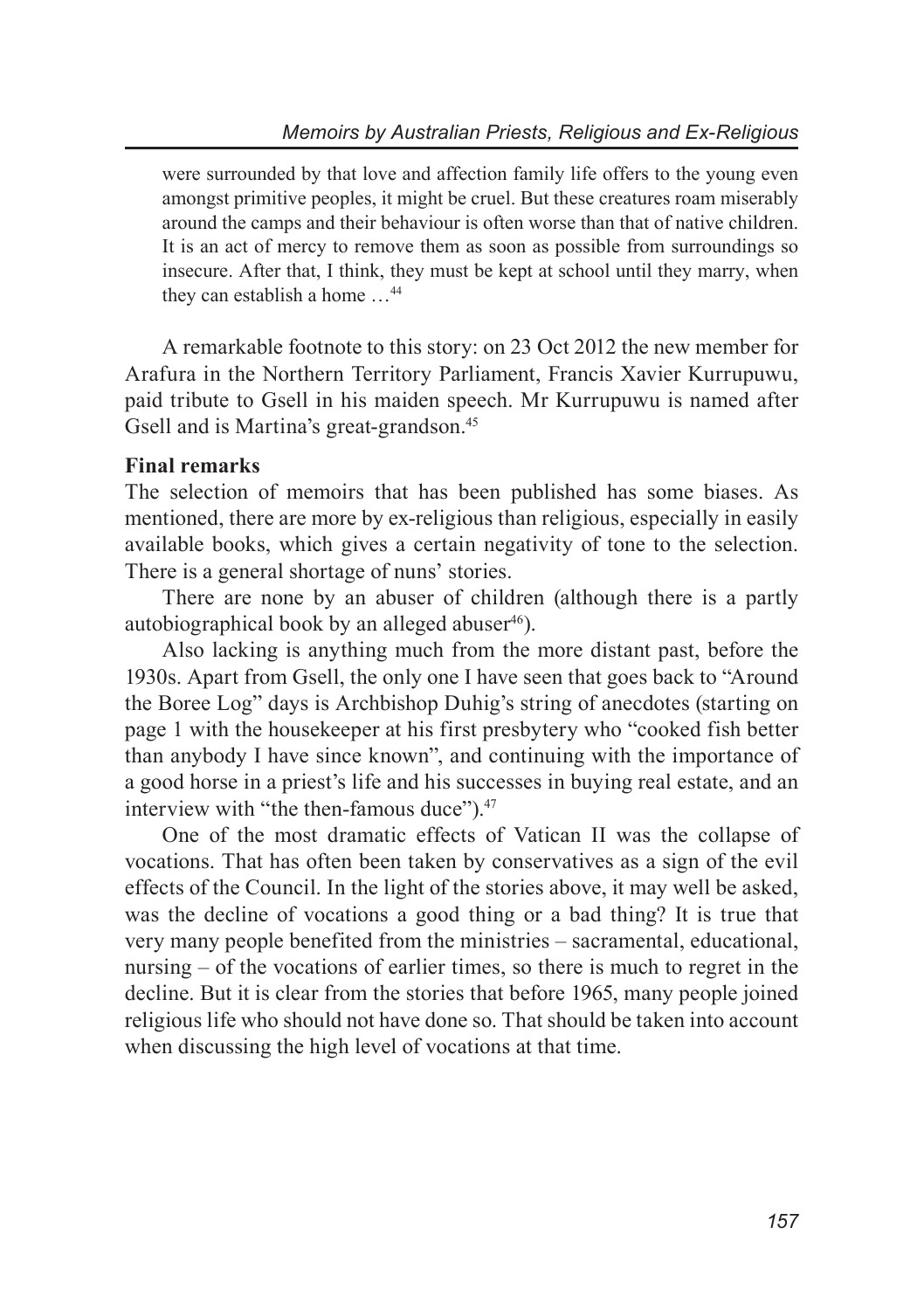## **List of Memoirs by Australian Religious and Ex-Religious**

### **Bishops**

James Duhig, Crowded Years (Angus and Robertson, Sydney, 1947).

- Francis Xavier Gsell, *The Bishop with 150 Wives* (Angus and Robertson, Sydney, 1956).
- Julian Porteous, *Caught in the Stream: Looking Back on the First Fifty Years* (Book House at Wild and Woolley, Sydney, 1999).

### **Priests**

Edmund Campion, *Rockchoppers: Growing Up Catholic in Australia* (Penguin, Ringwood Vic, 1982) and A Place in the City (Penguin, Ringwood, Vic, 1994) [partly autobiographical] and Lines of My Life: Journey of a Year (Penguin, Camberwell, Vic, 2003).

Brother Andrew MC [Ian Travers-Ball], *What I Met Along the Way* (Darton, Longman and Todd, London, 1987).

- Ernie Smith, *Miracles Do Happen: A Priest Called Smith* (Collins Dove, North Blackburn, Vic, 1993).
- Luke Fay, *A Long Harvest* (Galilee, Wendouree, 1990).

John McKinnon, *Living fully and Loving Deeply: A Diocesan Priest Reflects on Celibacy and Sexuality* (Catholic Institute for Ministry, Canberra, 1991).

- Martin Branagan, *Chattering Teeth: A Book on the Life of Fr. C. Martin Branagan,*  C.Ss.R. O.A.M (M. Branagan, Townsville, 1997).
- Maurice O'Connor OSA, *Never a Dull Moment* (Augustinian Press, Brookvale, 1997).
- Kevin Condon OP, *Here I am Lord: Memories and Musings of a Wandering Dominican* (Information Australia, Melbourne, 2000).
- Peter Brock, *Home Rome Home* (Spectrum, Melbourne, 2001).

Len Thomas, *Free to be Priest* (Spectrum Publications, Richmond, Vic, 2005).

- Tim Norris, *Golden Priest, Wooden Chalice*, ed. Tess Livingstone (Connor Court, Ballan, Vic, 2005).48
- W. T. Southerwood, *The Child Won't Live* (Stella Maris Books, Launceston, 2008).49
- John McSweeney, *Light of Other Days: A Memoir* (OMP Publications, Sydney,  $2009$ ) $50$

Noel McMaster CSsR, *From Coburg to the Kimberley: A Narrative of Lifelong Learning in Catholic Faith and Ways* (David Lovell Publishing, Kew East, Vic, 2010).

John I. Fleming, *Convinced by the Truth: Embracing the Fullness of Catholic Faith* (Connor Court, Ballan Vic, 2010).

Gerald O'Collins SJ, *A Midlife Journey* (Connor Court, Ballan Vic, 2012).

### **Priests: Other Autobiographical Material**

- *The Diary of James Alipius Goold OSA 1812-1886: First Catholic Bishop and Archbishop of Melbourne, 1847-1886*, ed. Brian Condon and Ian Waters, prepared for the Melbourne Diocesan Historical Commission of the Catholic Archdiocese of Melbourne [ Book : 1997 ]
- Thomas J. Sweeney, *Letters from Rome 1946-1953*, ed. Bernadette Draper (Church Archivists' Press, Virginia, Qld, 1996).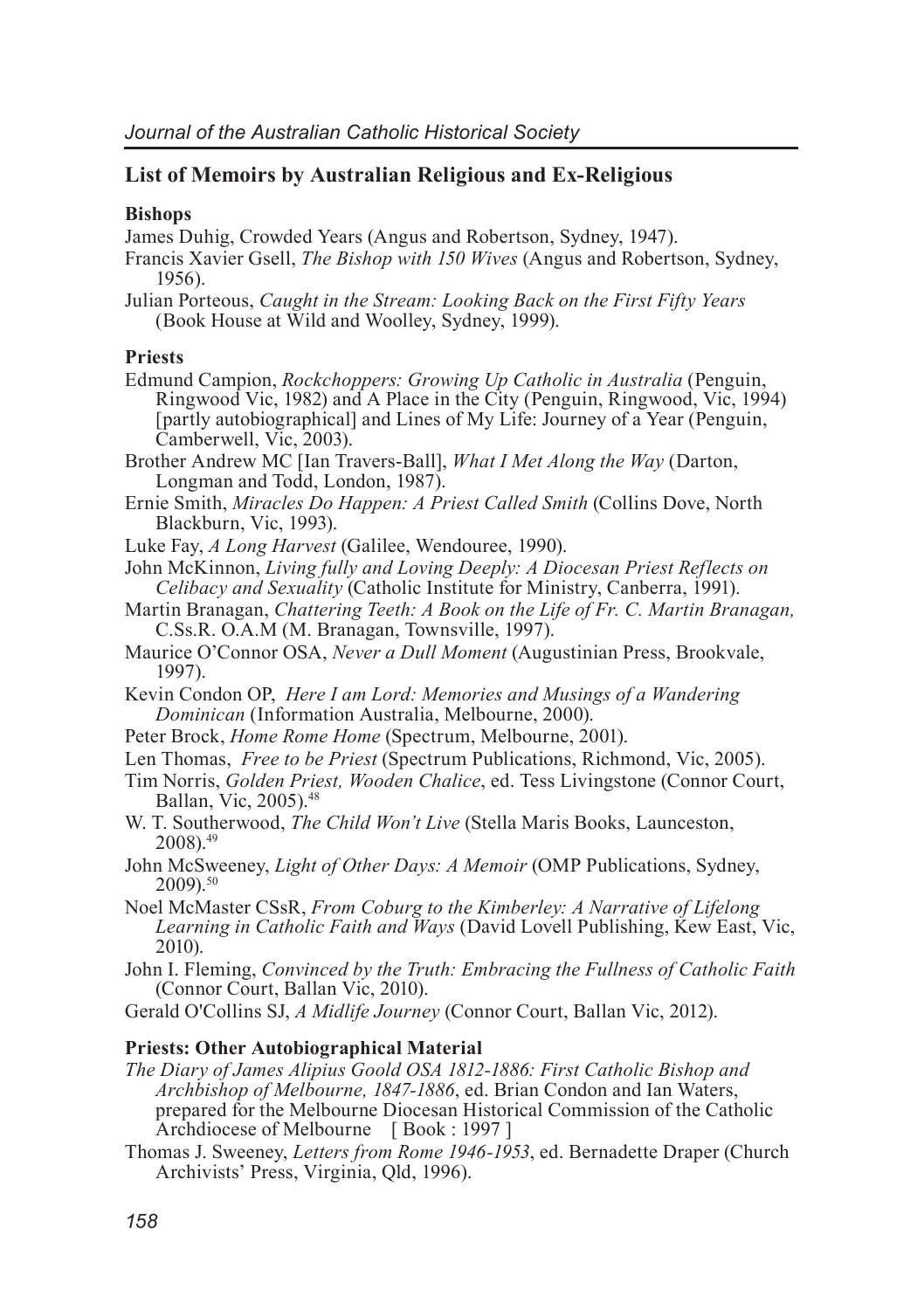- *Giuseppe La Rosa, Diece anni tra gli Italiani in Australia*, ed. Domenico La Rosa, Barbara McGilvray, (Domenico La Rosa, Italian Historical Society of NSW, Petersham, NSW 1995).
- Robert Egar, *Why I Am a Priest: Seven Priests Tell Their Story* (Archdiocese of Adelaide, Adelaide, 2001).

#### **Ex-Priests**

- Michael S. Parer, *Dreamer by Day: A Priest Returns to Life* (Angus and Robertson, Sydney, 1971).
- Ian Guthridge, *Give Me a Child When He Is Young* (Medici Publications, Port Melbourne, 1987).
- Greg Dening, *Performances* (Melbourne University Press, Carlton, 1996), ch. 1?
- Gerard Windsor, *Heaven, Where the Bachelors Sit* (University of Queensland Press, St Lucia, 1996). [ex-novice]
- Jim Madden, *This Turbulent Priest: The Story of a Priest and His Church* (J. Madden, Summer Park Qld, 1999)
- Chris Geraghty, *Cassocks in the Wilderness: Remembering the Seminary at Springwood* (Spectrum Publications, Richmond, Vic, 2001) and *The Priest Factory: A Manly Vision of Triumph, 1958-1962 and Beyond* (Spectrum Publications, Melbourne, 2003); *Dancing with the Devil: A Journey from the Pulpit to the Bench* (Spectrum Publications, Melbourne, 2012).
- John Hanrahan, *From Eternity to Here: Memoirs of an Angry Priest* (Bystander) Press, Northcote, Vic, 2002).
- Paul Crittenden, *Changing Orders: Scenes of Clerical and Academic Life* (Brandl & Schlesinger, Blackheath NSW, 2008).
- John N. Molony, Luther's Pine: *An Autobiography* (Pandanus Books, Canberra, 2004) and *By Wendouree: Memories* 1951-1963 (Connor Court, Ballan Vic, 2010).
- Patrick McClure, *Seize the Day: From Priest to CEO* (Longueville Books Woollahra, NSW, 2011).
- John Burnheim, *To Reason Why: From Religion to Philosophy and Beyond*  (Darlington Press, Sydney, 2011).
- Robert Crotty, *Three Revolutions: Three Drastic Changes in the Interpretation of the Bible in One Lifetime* (ATF Theology, Hindmarsh SA, 2012).

#### **Brothers**

John Braniff , *Close to the Wind : Growing Up Catholic, Working Class, Migrant and a Religious in Australia 1955-2005* (David Lovell Publishing, East Kew, Vic $2009$ 

#### **Ex-Brothers**

- Morris West, *A View From the Ridge: The Testimony of a Pilgrim* (Harper Collins, Pymble, 1996)
- John Redrup, *Banished Camelots: Recollections of a Catholic Childhood: A Celebration and a Requiem* (Bookpress, Sydney, 1997). [ex-junior]
- Paul Brock, *A Passion for Life: An Inspiring Story of Resilience and Hope* (ABC Books, Sydney, 2004).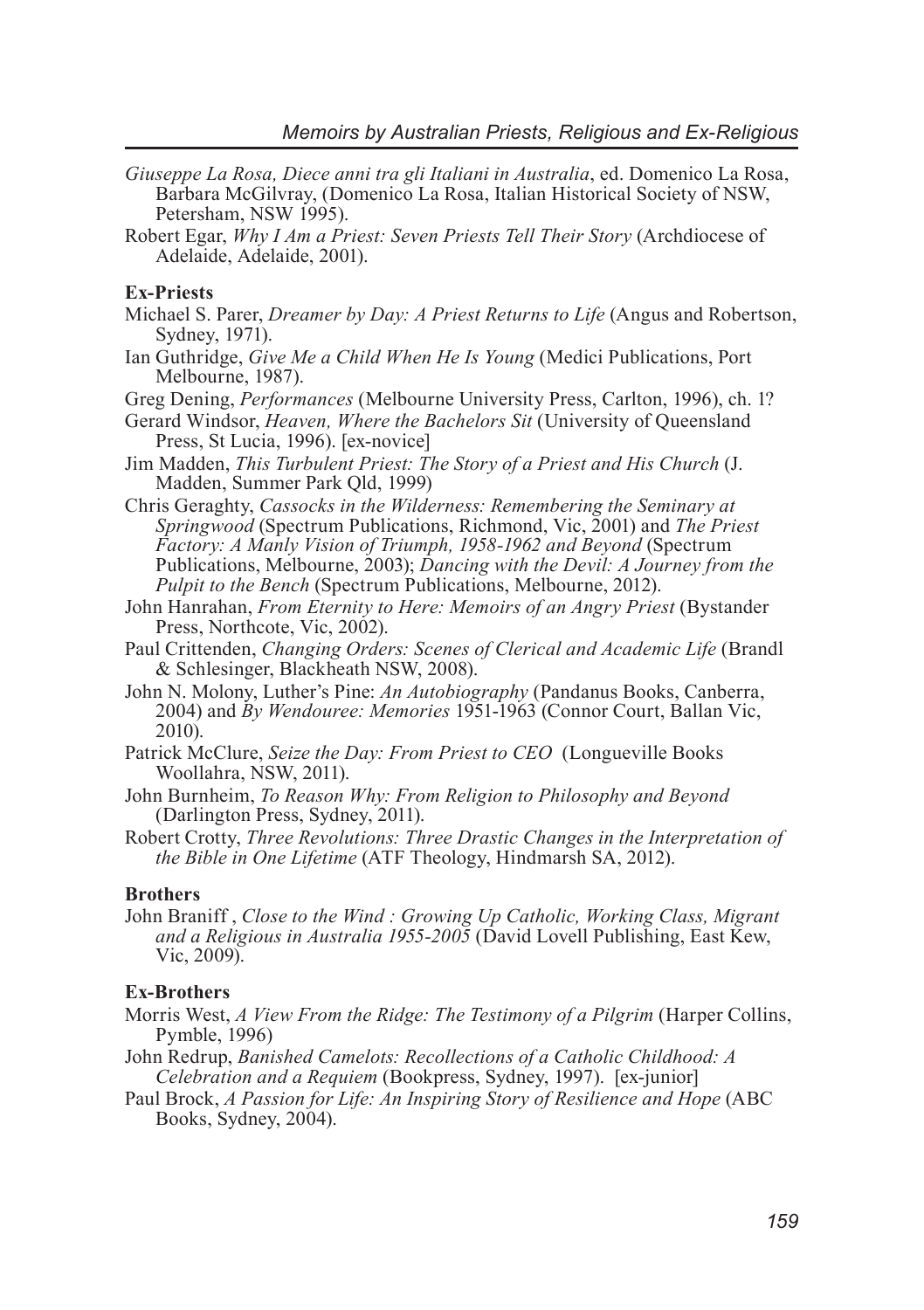#### **Nuns**

Mary Lalor, *The Inner Road (A Legacy of Love) : Autobiography of Sister Mary Lalor, Foundress of the Little Sisters of Our Lady of Mount Carmel* (Little Sisters of Our Lady of Mount Carmel, Hawker, SA, 1984; Kingstown Press, Dublin, 2003).

#### **Ex-Nuns**

Cecilia Inglis, *Cecilia: an Ex-Nun's Extraordinary Journey* (Penguin Books, Camberwell, Vic, 2003).

Eileen Jones, *The Accidental Poet* (Ginninderra Press, Canberra, 2007).

Colette Livermore, *Hope Endures: An Australian Sister's Story of Leaving Mother Teresa, Losing Faith, and Her Ongoing Search for Meaning* (William Heinemann, North Sydney, 2008).

Margaret Bolton, *Not Another Nun Story* (Ginninderra Press, Adelaide, 2010).

#### **Nuns and ex-nuns: other autobiographical material**

Helen Jenkins, ed, *The Great Silence: Leaving Convent Life* (H. Jenkins, Annandale, 1996).

- Some unpublished memoirs are summarised and extracted in Anne O'Brien, *God's Willing Workers* (UNSW Press, Sydney, 2005), including those of Sr Bernard Haughey DOLSH, who taught in an aboriginal school in Bowraville 1919-50 (pp. 212-14), Sr Marcellus Baraguay RSM of St Patrick's Business College (pp. 219-20) and Sr Dorothea Hanly SGS, written in 1945 (pp. 186-9).
- *Sweet Mothers, Sweet Maids: Journeys from Catholic Childhoods*, ed. K. Nelson and D. Nelson (Penguin, Ringwood Vic, 1986) contains brief memoirs by Deirdre Cook, Veronica Brady and Margaret O'Sullivan.

### **End notes**

- <sup>1</sup> C. James, *Unreliable Memoirs* (1980), 20.
- <sup>2</sup> John Hanrahan, *From Eternity to Here: Memoirs of an Angry Priest*  (Bystander Press, Northcote, Vic, 2002), 71.
- <sup>3</sup> Hanrahan, *From Eternity to Here*, 16.<br><sup>4</sup> Hanrahan, *From Eternity to Hang*, 50.
- <sup>4</sup> Hanrahan, *From Eternity to Here*, 59.
- <sup>5</sup> Chris Geraghty, *The Priest Factory: A Manly Vision of Triumph, 1958-1972 and Beyond* (Spectrum Publications, Melbourne, 2003), 141-151, 324-6.
- <sup>6</sup> Paul Crittenden, *Changing Orders: Scenes of Clerical and Academic Life* (Brandl and Schlesinger, Blackheath, 2008), 138-41, 182-92.
- <sup>7</sup> Ian Guthridge, *Give Me a Child When He Is Young* (Medici Publications, Port Melbourne, 1987).
- <sup>8</sup> Morris West, *A View From the Ridge: The Testimony of a Pilgrim* (HarperCollins, Sydney, 1996), 6.
- <sup>9</sup> West, *View from the Ridge*, 6-7
- <sup>10</sup> West, *View from the Ridge*, 32.
- <sup>11</sup> Edmund Campion, *Rockchoppers: Growing Up Catholic in Australia* (Penguin, Ringwood, Vic, 1982), 15-16.
- <sup>12</sup> Colette Livermore, *Hope Endures: An Australian Sister's story of leaving Mother Teresa, losing faith, and her on-going search for meaning* (Heinemann, 2008); synopsis at http://www.colettelivermore.com.au/book.htm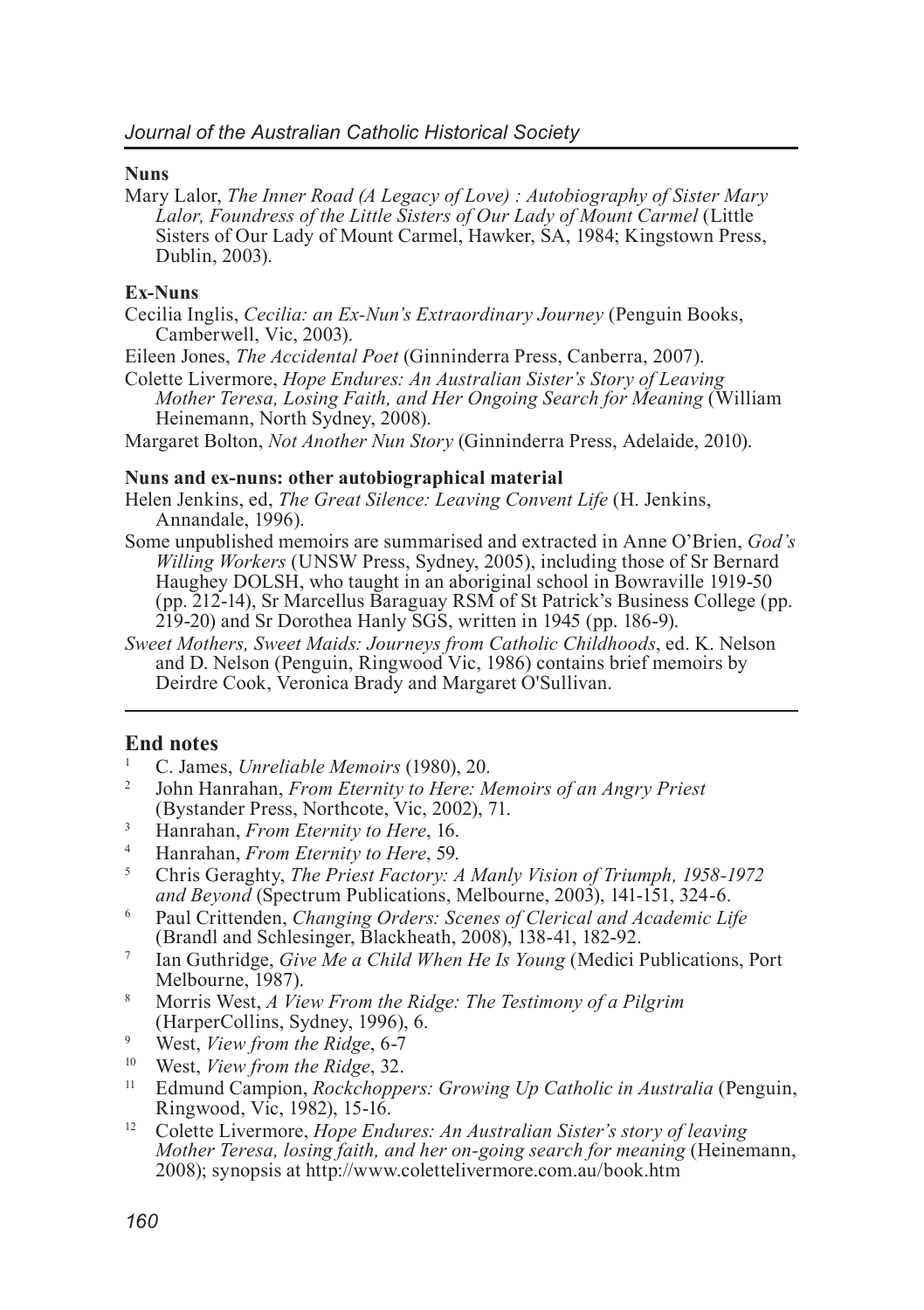- <sup>13</sup> Paul Brock, *A Passion for Life* (ABC Books, Sydney, 2004), 96-7.
- <sup>14</sup> Campion, *Rockchoppers*, 4.
- <sup>15</sup> Brock, *Passion for Life*, 106.
- <sup>16</sup> A brief recollection, possibly exaggerated, of Brock's teaching in *Oxford Book of Australian Schooldays*, ed. B. Niall, I. Britain and P. Williams (Oxford University Press, 1997), 265.
- <sup>17</sup> Brock, *Passion for Life*, 106.
- <sup>18</sup> Brock, *Passion for Life*, 107-111.
- Without intending anything negative by the comparison, the phenomenon of multiple vocations in families could be compared to copycat suicides, in the sense that early teenagers can make dramatic decisions about their lives and do so in imitation of others. A study of vocations in families is Beverley Zimmerman, 'She came from a fine Catholic family': religious sisterhoods of the Maitland diocese, 1867-1901, *Australian Historical Studies* 31 (115) (2000), 251-272.
- <sup>20</sup> Cecilia Inglis, *Cecilia: An Ex-Nun's Extraordinary Journey* (Penguin, Camberwell Vic, 2003), 49.
- <sup>21</sup> Inglis, *Cecilia*, 71-84.
- <sup>22</sup> Inglis, *Cecilia*, 100.
- <sup>23</sup> Inglis, *Cecilia*, 175.
- <sup>24</sup> Inglis, *Cecilia*, 208-9.
- <sup>25</sup> Inglis, *Cecilia*, 325.
- <sup>26</sup> Inglis, *Cecilia*, 294.
- <sup>27</sup> Anne O'Brien, *God's Willing Workers: Women and Religion and Australia*  (UNSW Press, Sydney 2005), 190.
- <sup>28</sup> Eileen Jones, *The Accidental Poet* (Ginninderra Press, Canberra, 2007).
- <sup>29</sup> Kevin Condon, *Here I Am Lord: Memories and Musings of a Wandering Dominican*, 8.
- <sup>30</sup> Condon, *Here I Am Lord*, 27.
- <sup>31</sup> Noel McMaster, *From Coburg to the Kimberley* (David Lovell Publishing, Kew East, 2010), 16.
- <sup>32</sup> Peter Brock, *Home Rome Home* (Spectrum, Melbourne, 2001), 62.
- <sup>33</sup> Mary Lalor, *The Inner Road (A Legacy of Love): Autobiography of Sister Mary Lalor, Foundress of the Little Sisters of Our Lady of Mount Carmel* (Little Sisters of Our Lady of Mount Carmel, Hawker SA, 1984), 1-16.
- <sup>34</sup> Lalor, *The Inner Road*, 56.
- <sup>35</sup> Lalor, *The Inner Road*, 141.<br><sup>36</sup> Lohn Redrijn, *Banished Car*
- <sup>36</sup> John Redrup, *Banished Camelots* (Bookpress, Sydney, 1997), 228.
- <sup>37</sup> Redrup, *Banished Camelots*, 245.
- <sup>38</sup> Redrup, *Banished Camelots*, 266, 271.
- <sup>39</sup> Redrup, *Banished Camelots*, 279.
- <sup>40</sup> Redrup, *Banished Camelots*, 280.
- <sup>41</sup> Donovan, Peter, Gsell, Francis Xavier (1872–1960), *Australian Dictionary of Biography*, http://adb.anu.edu.au/biography/gsell-francis-xavier-6502; J. Franklin, The missionary with 150 wives, *Quadrant* 56 (7/8) (July/Aug 2012), 30-32.
- <sup>42</sup> F. X. Gsell, *The Bishop with 150 Wives* (Angus and Robertson, Sydney, 1956), 32.